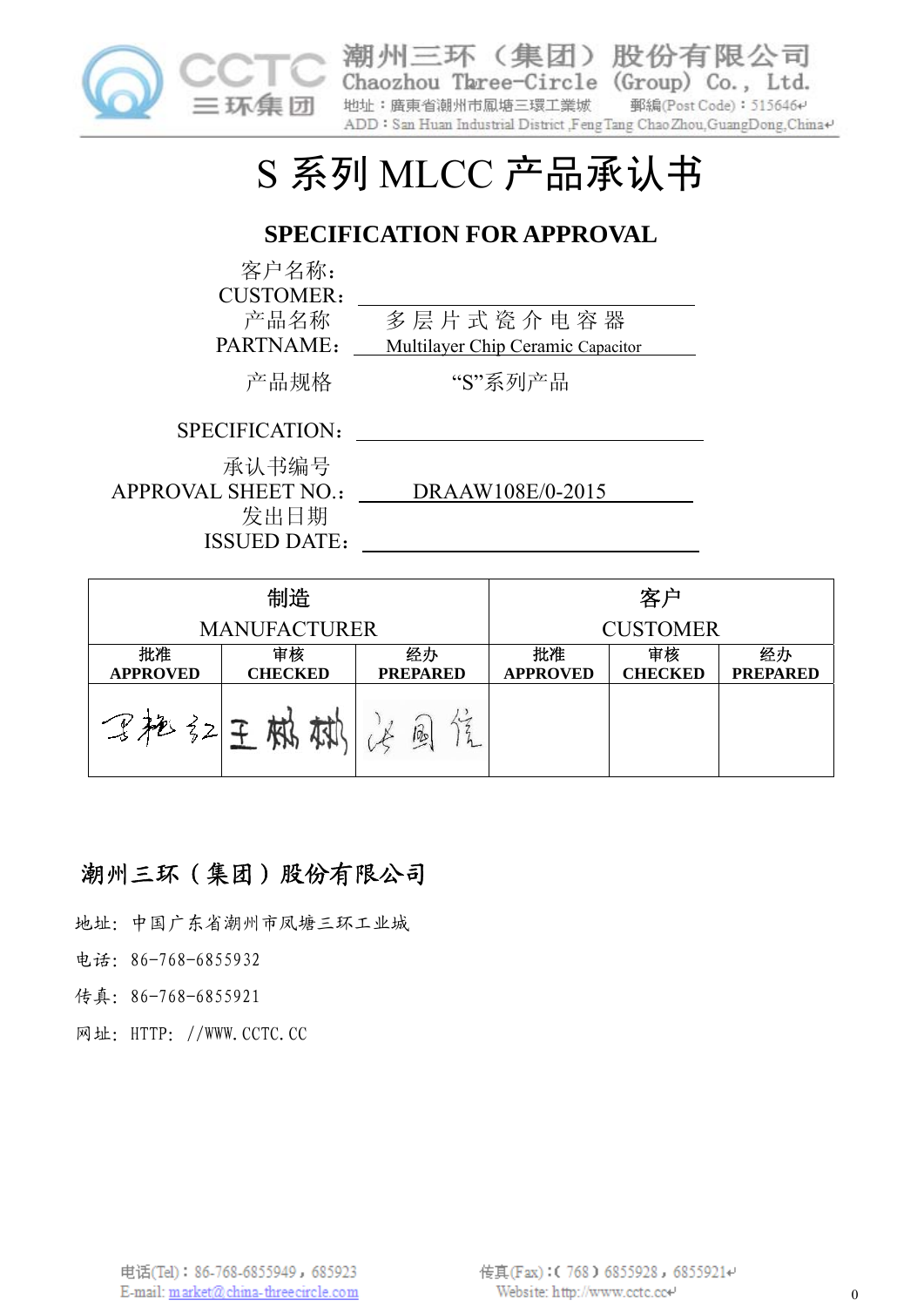

Chaozhou Three-Circle (Group) Co., Ltd. 地址:廣東省潮州市鳳塘三環工業城

郵編(Post Code): 515646€ ADD: San Huan Industrial District ,FengTang ChaoZhou,GuangDong,China+

|      | 文件编号       |            | DRAAW108E/0-2015 | 页数                   | 26      |     |
|------|------------|------------|------------------|----------------------|---------|-----|
| 文件名称 |            |            | 多层片式陶瓷电容器(产品承认书) | 制订日期                 | 2012.01 |     |
| 版数   |            | 制定、修订日期    | 页数               | 制定、修订内容              |         | 登记者 |
| B/0  |            | 2012-01-11 | 38               | 新制定                  |         | 方千军 |
| B/1  |            | 2012-08-11 | 36               | 增加 2225、1808 尺寸的载带尺寸 |         | 王彬彬 |
| C/0  |            | 2013-01-10 | 39               | 换版                   |         | 王彬彬 |
| C/1  |            | 2013-06-05 | 29               | 新制定                  |         | 王彬彬 |
| D/0  | 2014-05-06 |            | 25               | 换版                   | 张国信     |     |
| E/0  | 2015-01-09 |            | 26               | 换版                   | 张国信     |     |
|      |            |            |                  |                      |         |     |
|      |            |            |                  |                      |         |     |
|      |            |            |                  |                      |         |     |
|      |            |            |                  |                      |         |     |
|      |            |            |                  |                      |         |     |
|      |            |            |                  |                      |         |     |
|      |            |            |                  |                      |         |     |
|      |            |            |                  |                      |         |     |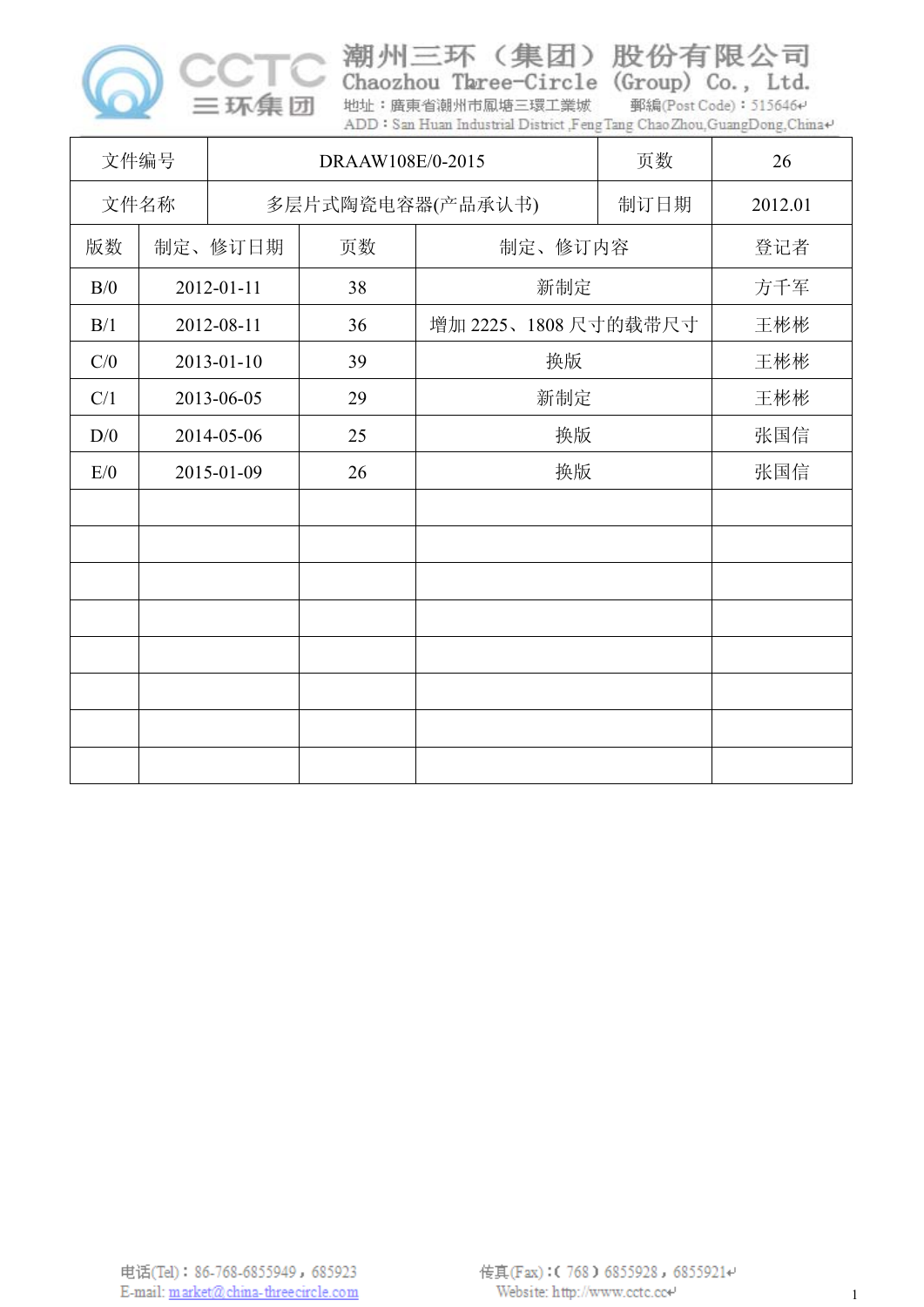

|                           | ADD: San Huan Industrial District Feng Tang Chao Zhou GuangDong China+ |
|---------------------------|------------------------------------------------------------------------|
| 产品标准书                     | 编 号<br>Document No.                                                    |
| SPECIFICATIONFOR APPROVAL | <b>DRAAW108E/0-2015</b>                                                |

郵編(Post Code): 515646+

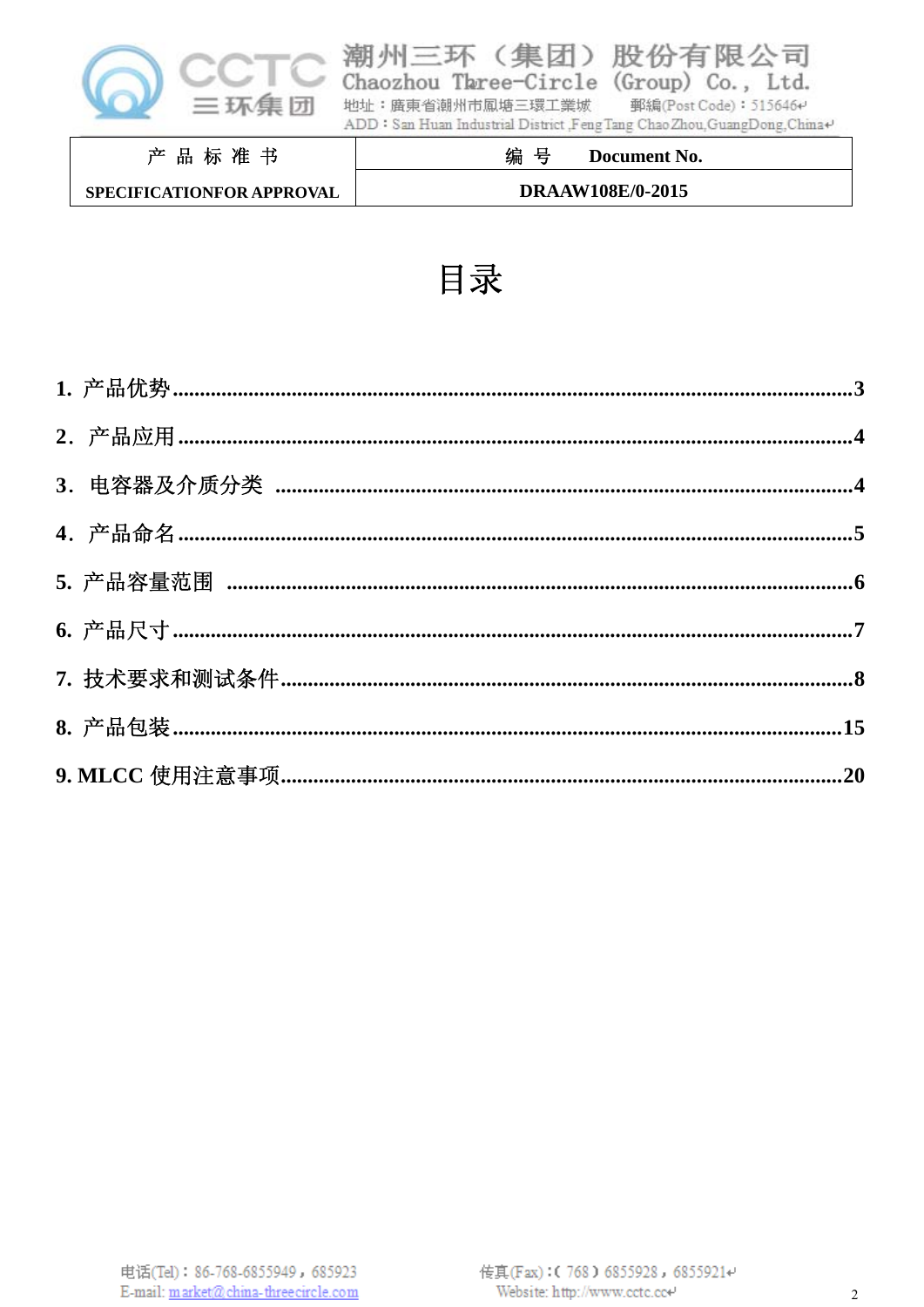

|  |                                                                                            | 编 号 | Document No. |                        |  |
|--|--------------------------------------------------------------------------------------------|-----|--------------|------------------------|--|
|  | 地址:廣東省潮州市鳳塘三環工業城<br>ADD: San Huan Industrial District Feng Tang Chao Zhou GuangDong China+ |     |              | 郵編(Post Code): 5156464 |  |
|  | Chaozhou Three-Circle (Group) Co., Ltd.                                                    |     |              |                        |  |

**SPECIFICATIONFOR APPROVAL**

产 品 标 准 书

**DRAAW108E/0-2015**

# **1.** 产品优势 **Advantages**

1.1 产品结构对比 Structure



1.2 产品强度对比 Product Intensity Contrast



以上对比,表明三明治结构产品强度更高。

Above all , the sandwich-structure products are more stronger .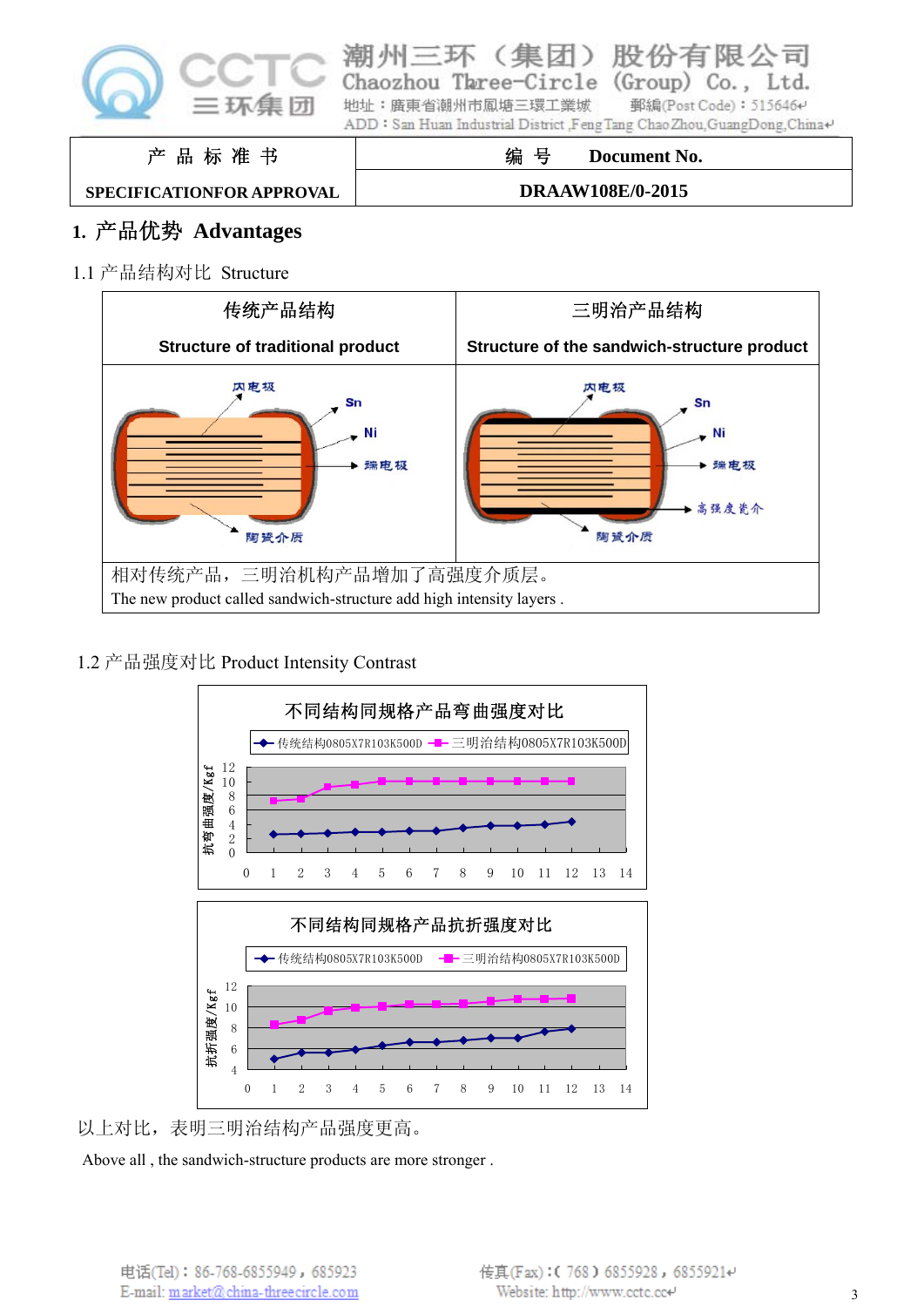

| 编 号                                                                                           | Document No.           |  |
|-----------------------------------------------------------------------------------------------|------------------------|--|
| 地址:廣東省潮州市鳳塘三環工業城<br>ADD: San Huan Industrial District ,Feng Tang Chao Zhou, GuangDong, China+ | 郵編(Post Code): 515646₽ |  |
| Chaozhou Three-Circle (Group) Co., Ltd.                                                       |                        |  |

# 产 品 标 准 书 **SPECIFICATIONFOR APPROVAL**

**DRAAW108E/0-2015**

# **2**.产品应用 **Product Application**

三明治结构产品用于替代低容值常规 X7R 产品, 如节能灯、LED 灯、通用电源、工业控制、家电 等要求元件具有较好抗折强度以保证产品可靠性的领域。

With better flexural strength to ensure product reliability, Sandwich MLCC is used to replace normal low capacitance X7R MLCCs, which applied to ESL,LED lamp, Power supply, Industrial control, Home appli ance fields.

# **3**.电容器及介质分类 **Types of Capacitor and Dielectric Material**

※X7R:此类介质材料的电容器为Ⅱ类电容器,具有较高的介电常数,容量比Ⅰ类电容器高,具 有较稳定的温度特性,适用于容量范围广,稳定性要求不高的电路中,如隔直、耦合、旁路、鉴 频等电路中。

※ X7R: material is a kind of material has high dielectric constant. The capacitor made of this kind material is considered as Class II capacitor whose capacitance is higher than that of class I. These capacitors are classified as having a semi-stable temperature characteristic and used over a wide temperature range, such in these kinds of circuits, DC-blocking, decoupling, bypassing, frequency discriminating etc.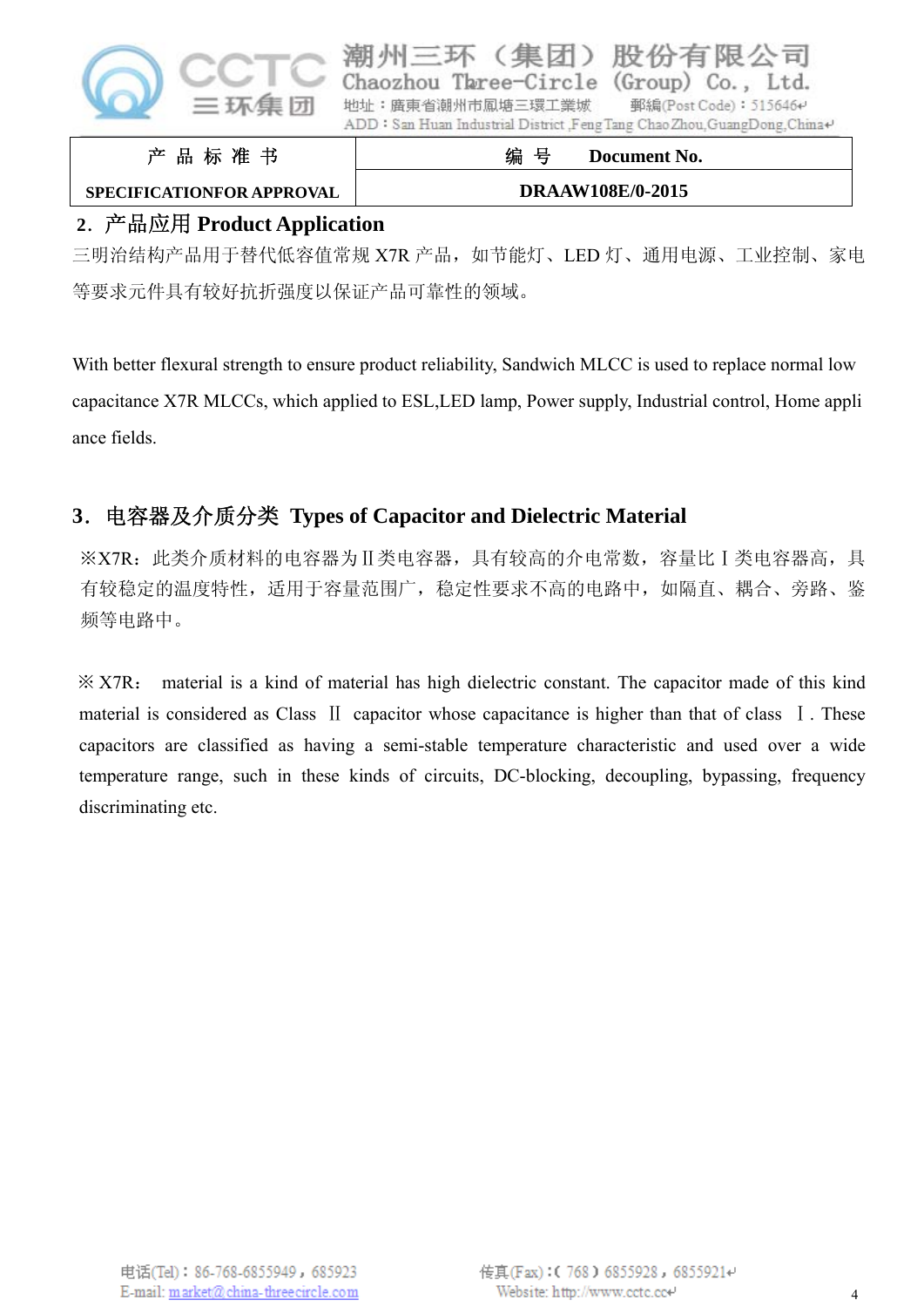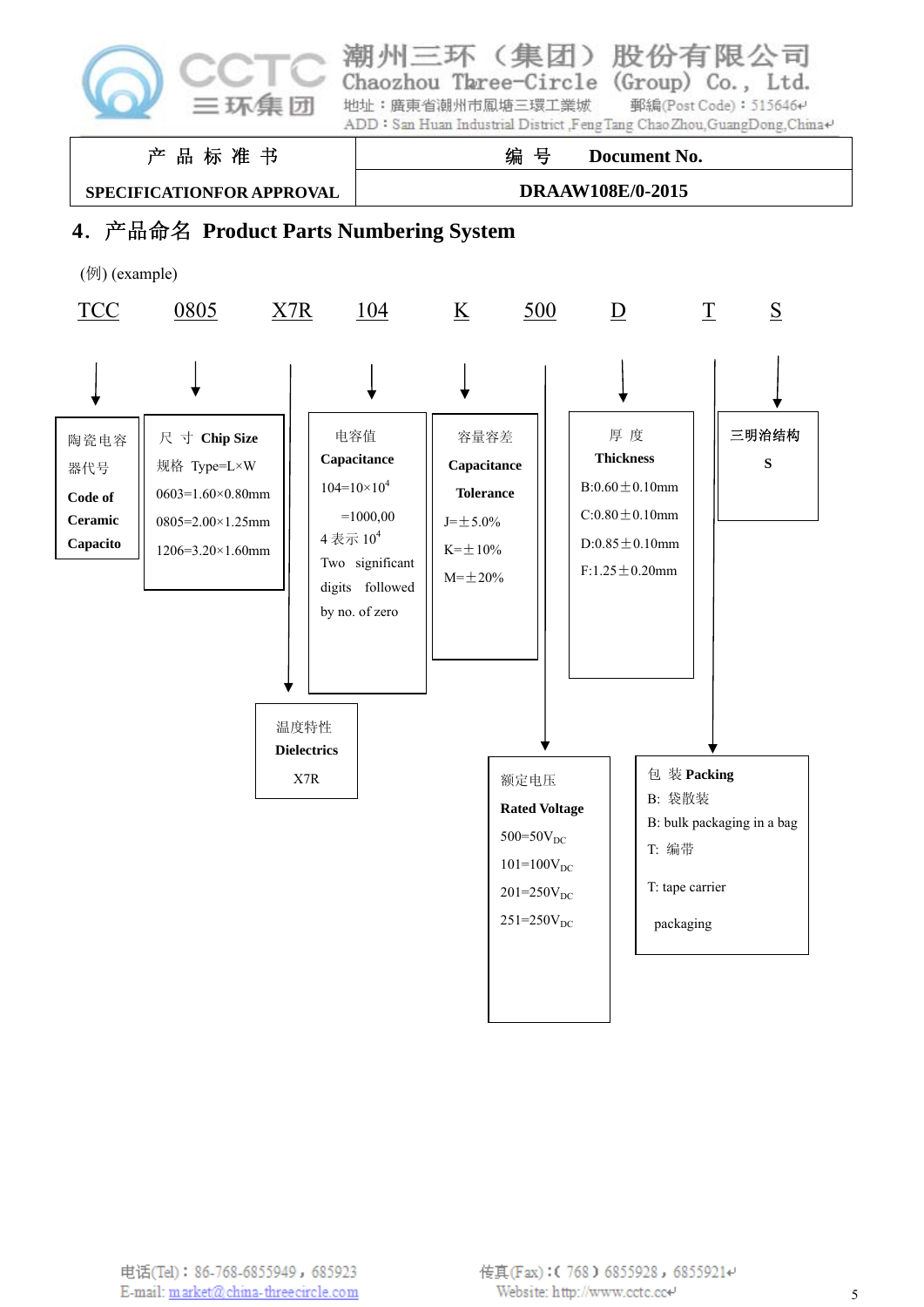

#### 股份有 州三环(集团)

Chaozhou Three-Circle (Group) Co., Ltd. 地址: 廣東省潮州市鳳塘三環工業城 郵編(Post Code): 515646₽

限公司

ADD: San Huan Industrial District ,FengTang Chao Zhou,GuangDong,China+

产 品 标 准 书

#### **SPECIFICATIONFOR APPROVAL**

#### **DRAAW108E/0-2015**

编 号 **Document No.** 

# **5.** 产品容量范围 **Product Capacitance Range**

|             | 0603 (1608)   |               |                |                |               |             |             | 0805 (2012)  |              |                 |             |                         |             |             | 1206 (3216)               |                |                           |
|-------------|---------------|---------------|----------------|----------------|---------------|-------------|-------------|--------------|--------------|-----------------|-------------|-------------------------|-------------|-------------|---------------------------|----------------|---------------------------|
|             |               | X7R系列         |                |                |               | X7R系列       |             |              |              |                 | X7R系列       |                         |             |             |                           |                |                           |
| $Cp V_{DC}$ | 250           | 200           | 100            | 50             | $Cp$ $V_{DC}$ | 500         | 250         | 200          | 100          | $\overline{50}$ | $Cp V_{DC}$ | 2000                    | 1000        | 500         | 250                       | 100            | $\overline{50}$           |
| 221         | $\mathcal{C}$ | $\mathcal{C}$ | $\mathcal{C}$  | $\mathcal{C}$  | 221           | ${\bf D}$   | ${\bf D}$   | $\mathbf{D}$ | D            | $\mathbf{B}$    | 221         | $\overline{F}$          | D/F         | D/F         | D/F                       | $\mathbf{D}$   | $\mathbf{D}$              |
| 331         | $\mathcal{C}$ | $\mathcal{C}$ | $\mathcal{C}$  | $\mathcal{C}$  | 331           | ${\rm D}$   | $\mathbf D$ | ${\rm D}$    | $\mathbf D$  | $\, {\bf B}$    | 331         | $\mathbf F$             | D/F         | D/F         | D/F                       | D              | ${\rm D}$                 |
| 471         | $\mathcal{C}$ | $\mathcal{C}$ | $\mathcal{C}$  | $\mathcal{C}$  | 471           | ${\rm D}$   | ${\rm D}$   | ${\bf D}$    | ${\rm D}$    | $\, {\bf B}$    | 471         | $\mathbf F$             | D/F         | D/F         | D/F                       | $\mathbf{D}$   | ${\rm D}$                 |
| 561         | $\mathcal{C}$ | $\mathcal{C}$ | $\mathcal{C}$  | $\overline{C}$ | 561           | ${\rm D}$   | ${\rm D}$   | ${\bf D}$    | ${\bf D}$    | $\overline{B}$  | 561         | $\overline{\mathrm{F}}$ | D/F         | D/F         | D/F                       | $\mathbf{D}$   | $\mathbf{D}$              |
| 681         | $\mathcal{C}$ | $\mathcal{C}$ | $\mathcal{C}$  | $\overline{C}$ | 681           | $\mathbf D$ | $\mathbf D$ | $\mathbf D$  | $\mathbf D$  | $\overline{B}$  | 681         | $\overline{F}$          | D/F         | D/F         | D/F                       | $\overline{D}$ | ${\bf D}$                 |
| 821         | $\mathcal{C}$ | $\mathcal{C}$ | $\mathcal{C}$  | $\overline{C}$ | 821           | ${\bf D}$   | ${\bf D}$   | ${\bf D}$    | ${\rm D}$    | $\, {\bf B}$    | 821         | $\overline{\mathrm{F}}$ | D/F         | D/F         | D/F                       | $\mathbf{D}$   | ${\rm D}$                 |
| 102         | $\mathcal{C}$ | $\mathcal{C}$ | $\mathbf C$    | $\mathcal{C}$  | 102           | ${\bf D}$   | ${\rm D}$   | ${\rm D}$    | ${\bf D}$    | $\, {\bf B}$    | 102         | F                       | D/F         | D/F         | D/F                       | ${\bf D}$      | ${\rm D}$                 |
| 222         | $\mathcal{C}$ | $\mathcal{C}$ | $\mathcal{C}$  | $\overline{C}$ | 222           | ${\bf D}$   | ${\rm D}$   | ${\bf D}$    | ${\bf D}$    | $\, {\bf B}$    | 222         |                         | $\mathbf F$ | $\mathbf F$ | D/F                       | $\mathbf{D}$   | ${\bf D}$                 |
| 332         | $\mathcal{C}$ | $\mathcal{C}$ | $\mathcal{C}$  | $\overline{C}$ | 332           | ${\rm D}$   | ${\rm D}$   | ${\bf D}$    | ${\bf D}$    | $\, {\bf B}$    | 332         |                         | F           | F           | $\mathbf F$               | $\mathbf{D}$   | ${\bf D}$                 |
| 472         | $\mathcal{C}$ | $\mathcal{C}$ | $\mathcal{C}$  | $\overline{C}$ | 472           | ${\rm D}$   | ${\rm D}$   | ${\rm D}$    | ${\bf D}$    | $\, {\bf B}$    | 472         |                         | $\mathbf F$ | F           | F                         | $\mathbf{D}$   | ${\rm D}$                 |
| 562         | $\mathcal{C}$ | $\mathcal{C}$ | $\mathcal{C}$  | $\overline{C}$ | 562           | ${\rm D}$   | ${\rm D}$   | ${\rm D}$    | ${\bf D}$    | $\, {\bf B}$    | 562         |                         | $\mathbf F$ | $\mathbf F$ | $\boldsymbol{\mathrm{F}}$ | $\mathbf{D}$   | ${\bf D}$                 |
| 682         | $\mathcal{C}$ | $\mathcal{C}$ | $\mathcal{C}$  | $\overline{C}$ | 682           | ${\bf D}$   | ${\bf D}$   | ${\bf D}$    | ${\bf D}$    | $\, {\bf B}$    | 682         |                         | F           | F           | F                         | $\mathbf{D}$   | $\mathbf{D}$              |
| 103         |               |               | $\overline{C}$ | $\overline{C}$ | 103           | $\mathbf D$ | ${\bf D}$   | ${\bf D}$    | ${\bf D}$    | $\, {\bf B}$    | 103         |                         | F           | F           | F                         | $\overline{D}$ | ${\bf D}$                 |
| 153         |               |               | $\mathbf C$    | $\mathcal{C}$  | 153           |             | ${\rm D}$   | ${\rm D}$    | ${\rm D}$    | $\, {\bf B}$    | 153         |                         |             | $\mathbf F$ | $\mathbf F$               | $\mathbf{D}$   | ${\bf D}$                 |
| 183         |               |               | $\mathcal{C}$  | $\overline{C}$ | 183           |             | ${\rm D}$   | ${\bf D}$    | ${\bf D}$    | $\, {\bf B}$    | 183         |                         |             | $\mathbf F$ | $\mathbf F$               | $\mathbf{D}$   | ${\rm D}$                 |
| 223         |               |               |                | $\overline{C}$ | 223           |             | ${\bf D}$   | ${\bf D}$    | $\mathbf{D}$ | B               | 223         |                         |             | F           | $\mathbf F$               | $\mathbf{D}$   | ${\bf D}$                 |
| 273         |               |               |                | $\mathcal{C}$  | 273           |             | ${\rm D}$   | $\mathbf{D}$ | $\mathbf{D}$ | B               | 273         |                         |             |             | F                         | D              | ${\rm D}$                 |
| 333         |               |               |                | $\mathcal{C}$  | 333           |             | ${\bf D}$   | ${\rm D}$    | $\mathbf{D}$ | $\, {\bf B}$    | 333         |                         |             |             | F                         | $\mathbf{D}$   | ${\rm D}$                 |
| 393         |               |               |                | $\mathcal{C}$  | 393           |             |             | ${\rm D}$    | ${\rm D}$    | $\, {\bf B}$    | 393         |                         |             |             | $\mathbf F$               | $\mathbf{D}$   | ${\rm D}$                 |
| 473         |               |               |                | $\overline{C}$ | 473           |             |             | ${\bf D}$    | ${\bf D}$    | $\, {\bf B}$    | 473         |                         |             |             | $\mathbf F$               | ${\rm D}$      | ${\bf D}$                 |
| 563         |               |               |                | $\mathcal{C}$  | 563           |             |             |              | ${\rm D}$    | $\, {\bf B}$    | 563         |                         |             |             | $\mathbf F$               | $\mathbf{D}$   | ${\rm D}$                 |
| 683         |               |               |                | $\mathcal{C}$  | 683           |             |             |              | ${\bf D}$    | $\, {\bf B}$    | 683         |                         |             |             | $\mathbf F$               | $\mathbf{D}$   | ${\bf D}$                 |
| 104         |               |               |                | $\overline{C}$ | 104           |             |             |              | $\mathbf D$  | $\mathbf{B}$    | 104         |                         |             |             | $\mathbf F$               | $\overline{D}$ | $\mathbf{D}$              |
| 154         |               |               |                |                | 154           |             |             |              |              | D/F             | 154         |                         |             |             |                           | $\mathbf{D}$   | F                         |
| 184         |               |               |                |                | 184           |             |             |              |              | D/F             | 184         |                         |             |             |                           | $\mathbf{D}$   | $\overline{F}$            |
| 224         |               |               |                |                | 224           |             |             |              |              | D/F             | 224         |                         |             |             |                           | ${\bf D}$      | $\boldsymbol{\mathsf{F}}$ |
| 334         |               |               |                |                | 334           |             |             |              |              | D/F             | 334         |                         |             |             |                           |                | $\overline{F}$            |
| 474         |               |               |                |                | 474           |             |             |              |              | D/F             | 474         |                         |             |             |                           |                | F                         |
| 684         |               |               |                |                | 684           |             |             |              |              | D/F             | 684         |                         |             |             |                           |                | $\overline{F}$            |
| 105         |               |               |                |                | 105           |             |             |              |              | D/F             | 105         |                         |             |             |                           |                | $\overline{F}$            |

容量容差: X7R: J(±5.0%); K(±10%); M(±20%)

厚度: B: 0.60±0.10mm、C: 0.80±0.10mm、D: 0.85±0.10mm、F: 1.25±0.20mm; 以上容量仅供参考, 具体容量取 决于使用要求。

Tolerance: X7R:  $J(\pm 5.0\%)$ , K $(\pm 10\%)$ , M $(\pm 20\%)$ 

Thickness: B:  $0.60 \pm 0.10$ mm, C:  $0.80 \pm 0.10$ mm, D:  $0.85 \pm 0.10$ mm, F:  $1.25 \pm 0.20$ mm; Above capacitance for reference only, actual cap. range depends on the standard products.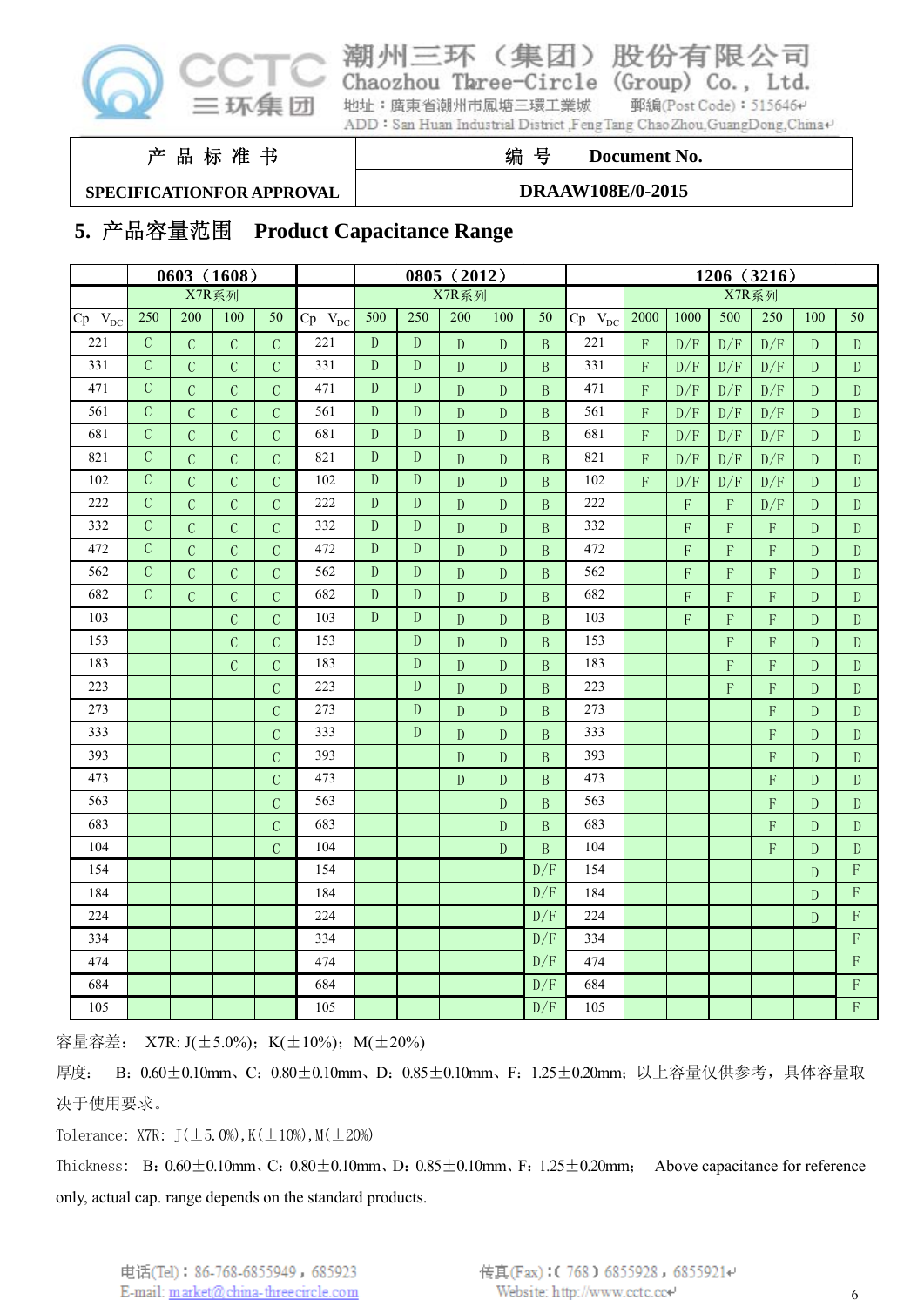

| 潮州三环(集团)股份有限公司<br>Chaozhou Three-Circle (Group) Co., Ltd.              |              |
|------------------------------------------------------------------------|--------------|
| 地址: 廣東省潮州市鳳塘三環工業城 郵編(Post Code): 5156464                               |              |
| ADD: San Huan Industrial District ,FengTang Chao Zhou,GuangDong,China+ |              |
| 编 号                                                                    | Document No. |

# 产 品 标 准 书

#### **SPECIFICATIONFOR APPROVAL**

### **DRAAW108E/0-2015**

# **6.** 产品尺寸 **Dimensions**

规格: 0603、0805、1206。 Chip Size: 0603、0805、1206。





| 规格          | L               | W               | e           | $g \min$ |                 |                 |                 |  |  |
|-------------|-----------------|-----------------|-------------|----------|-----------------|-----------------|-----------------|--|--|
| <b>Type</b> | (mm)            | (mm)            | (mm)        | (mm)     | (mm)            |                 |                 |  |  |
| 0603        | $1.60 \pm 0.10$ | $0.80 \pm 0.10$ | $0.2 - 0.5$ | 0.5      | $0.80 \pm 0.10$ |                 |                 |  |  |
| 0805        | $2.00 \pm 0.10$ | $1.25 \pm 0.10$ | $0.2 - 0.7$ | 0.7      | $0.60 \pm 0.10$ | $0.85 \pm 0.10$ | $1.25 \pm 0.20$ |  |  |
| 1206        | $3.20 \pm 0.20$ | $1.60 \pm 0.20$ | $0.3 - 0.8$ | 1.6      | $0.85 \pm 0.10$ | $1.25 \pm 0.20$ |                 |  |  |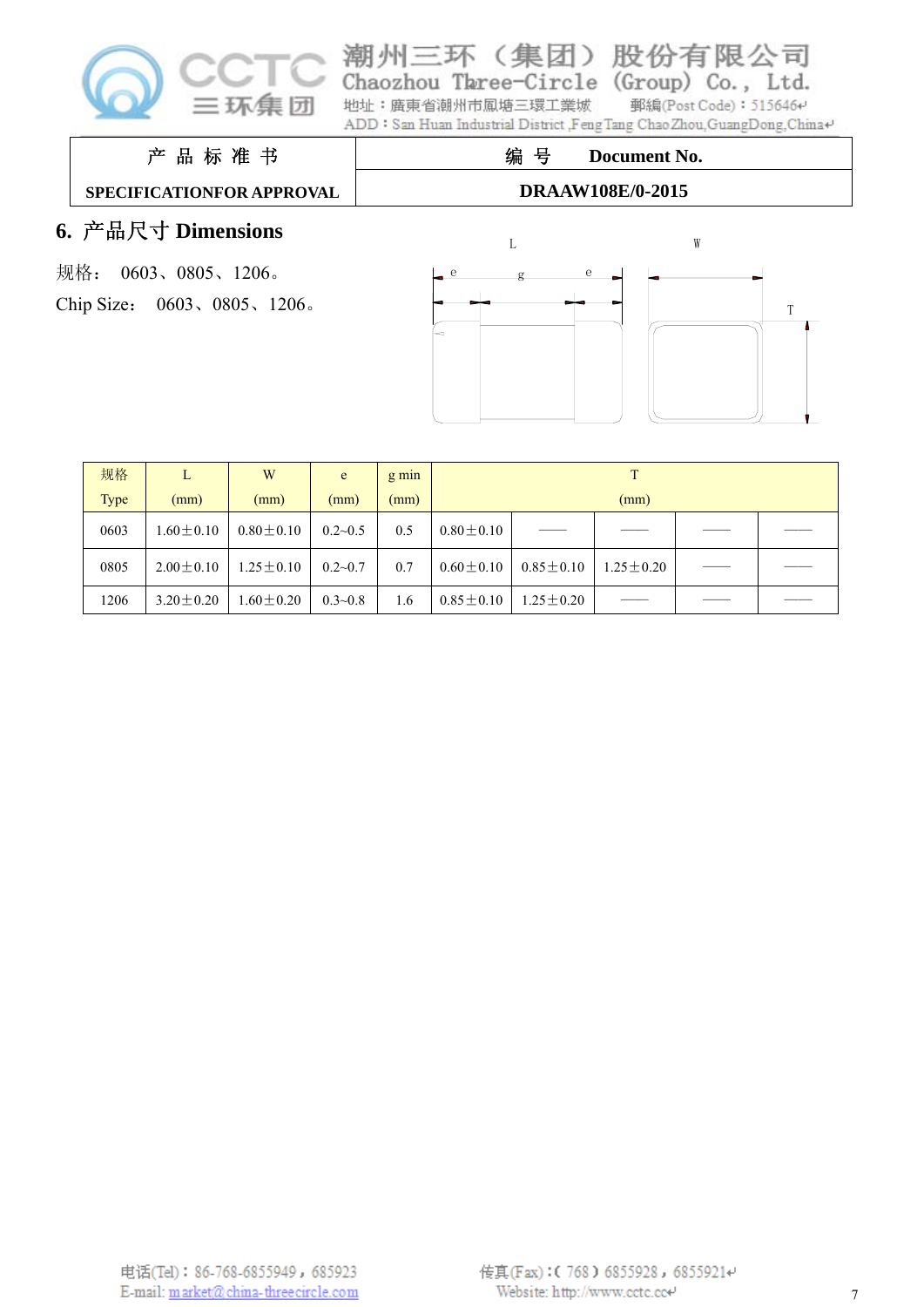

Chaozhou Three-Circle (Group) Co., Ltd. 地址: 廣東省潮州市鳳塘三環工業城 郵編(Post Code): 515646+ ADD: San Huan Industrial District ,FengTang ChaoZhou,GuangDong,China+

州三环 (集团) 股份有限公司

产 品 标 准 书

# 编 号 **Document No.**

**SPECIFICATIONFOR APPROVAL**

**DRAAW108E/0-2015**

# **7.** 技术要求和测试条件 **Specification and Test Condition**

# **7.1** 外观 **Appearance**

| 类型 Dielectrics    | 技术要求 Specification              | 测试条件 Testing Condition       |  |  |
|-------------------|---------------------------------|------------------------------|--|--|
| X7R               | 无损伤或异常                          | 目视检查                         |  |  |
|                   | No defects or abnormalities     | Visual inspection.           |  |  |
| 7.2 尺寸 Dimensions |                                 |                              |  |  |
| 类型 Dielectrics    | 技术要求 Specification              | 测试条件 Testing Condition       |  |  |
| X7R               | 在要求的范围内                         | 用千分尺                         |  |  |
|                   | Within the specified dimensions | Using calipers on micrometer |  |  |

#### **7.3** 容量 **Capacitance**

| 类型 Dielectrics | 技术要求 Specification                           | 测试条件 Testing Condition              |
|----------------|----------------------------------------------|-------------------------------------|
|                | 在要求的容值容差范围内                                  |                                     |
| X7R            | Within the specified tolerance               | $1.0\pm0.2$ Vrms, $1$ KHz $\pm10\%$ |
|                | J: $\pm 5\%$ ; K: $\pm 10\%$ ; M: $\pm 20\%$ |                                     |
|                | 备注: 测试温度: 25℃±3℃, 测试湿度: <70%RH.              |                                     |

#### **7.4** 损耗 **Dissipation Factor**

| 类型 Dielectrics | 技术要求 Specification              | 测试条件 TestingCondition                 |
|----------------|---------------------------------|---------------------------------------|
| X7R            | $DF \le 2.5\%$                  | $1.0\pm0.2$ Vrms, $1$ KHz $\pm10\%$ , |
|                | 备注: 测试温度: 25℃±3℃, 测试湿度: <70%RH. |                                       |

# **7.5** 绝缘电阻 **Insulation Resistance**

| 类型 Dielectrics                  | 技术要求 Specification                                                                                                                | 测试条件 Testing Condition                                                                                                                                 |  |  |  |  |  |
|---------------------------------|-----------------------------------------------------------------------------------------------------------------------------------|--------------------------------------------------------------------------------------------------------------------------------------------------------|--|--|--|--|--|
|                                 | $U_R$ ≤ 50V, $⊼$ $\mp$ 10 GΩ 或<br>500Ω-F(大于其中较小的数值)<br>$U_R \le 50V$ , More than 10 GQ or<br>$500\Omega$ F, whichever is smaller. | $U_R \leq 50V$ $U_{\mathbb{H}}=U_R$ ;<br>充电时间:60±5秒<br>温度:25℃<br>Charge Time: $60\pm 5$ sec<br>Temperture: $25^{\circ}$ C                              |  |  |  |  |  |
| X7R                             | $U_R$ >50V, 大于 4GΩ 或 100s (大<br>于其中较小的数值)<br>$U_R$ > 50V, More than 4 G $\Omega$ or 100s,<br>whichever is smaller.                | $U_R \leq 400V$ U $_{\mathbb{W}}=U_R$<br>$U_R > 400V$ U $_{\text{N}} = 400V$ ;<br>充电时间:60±5秒<br>温度:25℃<br>Charge Time: $60\pm 5$ sec<br>Temperture:25℃ |  |  |  |  |  |
| 备注: 测试温度: 25℃±3℃, 测试湿度: <70%RH. |                                                                                                                                   |                                                                                                                                                        |  |  |  |  |  |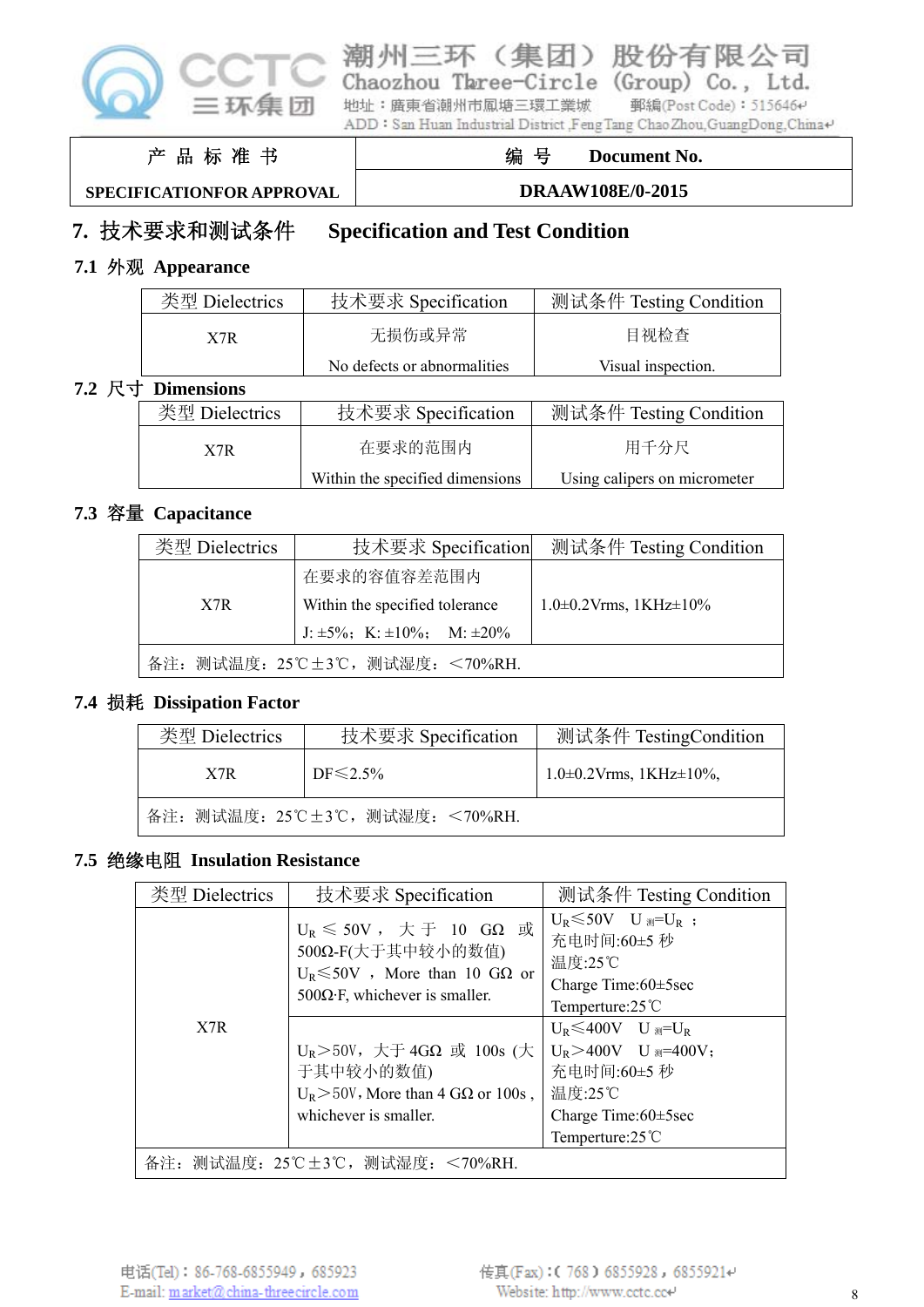

潮州三环(集团)股份有限公司

Chaozhou Three-Circle (Group) Co., Ltd. 郵編(Post Code): 515646+ 地址: 廣東省潮州市鳳塘三環工業城

ADD: San Huan Industrial District ,FengTang ChaoZhou,GuangDong,China+

#### 产 品 标 准 书

#### **SPECIFICATIONFOR APPROVAL**

#### **DRAAW108E/0-2015**

编 号 **Document No.** 

#### **7.6** 耐电压 **Dielectric Strength**

| 类型 Dielectrics | 额定电压范围                      | 耐电压性能测试方法                            |
|----------------|-----------------------------|--------------------------------------|
|                | Rated voltage range         | <b>Measuring Method</b>              |
|                |                             | 施加额定电压的 250%,5 秒,最大电流                |
|                |                             | 不超过 50mA                             |
|                | $U_R \le 50V$               | Force 300%Rated voltage for 5second. |
|                |                             | Maxcurrent should not exceed 50 mA.  |
|                |                             | 施加额定电压的 200%,5 秒,最大电流                |
|                |                             | 不超过 50mA                             |
|                | $100V \leq U_R \leq 500V$   | Force 200%Rated voltage for 5second. |
|                |                             | Maxcurrent should not exceed 50 mA.  |
|                | 500V $\leq U_R$ $<$ 1000V   | 施加额定电压的 150%+100V,5 秒,最              |
|                |                             | 大电流不超过 50mA                          |
| X7R            |                             | Force 150%+100V Rated voltage for    |
|                |                             | 5second. Maxcurrent<br>should<br>not |
|                |                             | exceed 50 mA.                        |
|                |                             | 施加额定电压的 150%,5 秒,最大电流                |
|                |                             | 不超过 50mA                             |
|                | $1000V \leq U_R \leq 2000V$ | Force 150%Rated voltage for 5second. |
|                |                             | Maxcurrent should not exceed 50 mA.  |
|                | $U_R \geq 2000V$            | 施加额定电压的 120%,5 秒,最大电流                |
|                |                             | 不超过 30mA                             |
|                |                             | Force 120%Rated voltage for 5second. |
|                |                             | Maxcurrent should not exceed 30 mA.  |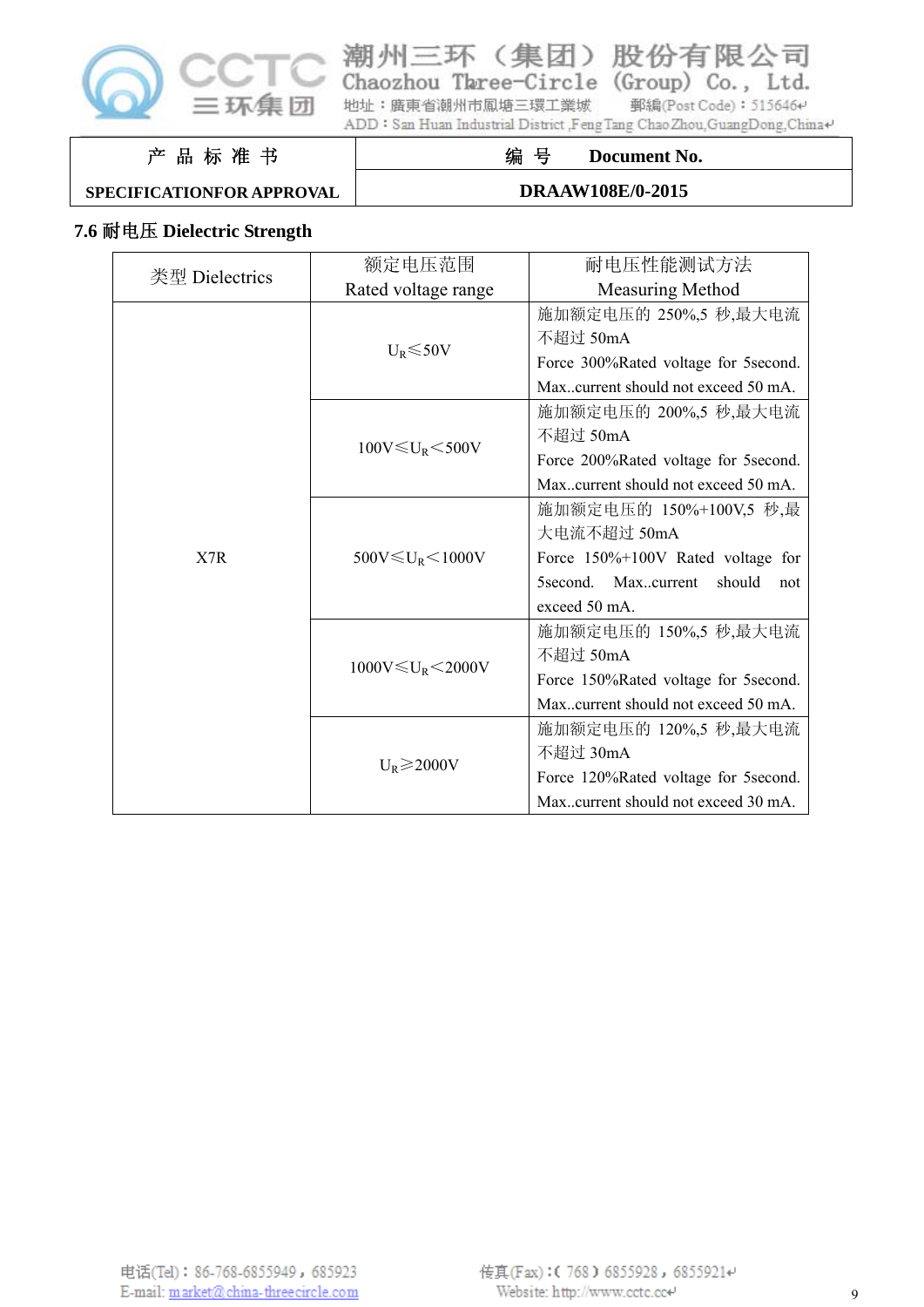

# 潮州三环(集团)股份有限公司 Chaozhou Taree-Circle (Group) Co., Ltd.

地址: 廣東省潮州市鳳塘三環工業城 郵編(Post Code): 515646+ ADD: San Huan Industrial District ,FengTang ChaoZhou,GuangDong,China+

#### 产 品 标 准 书

#### **SPECIFICATIONFOR APPROVAL**

# 编 号 **Document No. DRAAW108E/0-2015**

# **7.7** 静电容量温度特性 **Temperature Coefficient of Capacitance**

| 类型<br>Dielectrics | 技术要求 Specification                                                                                  | 测试条件 Testing Condition                                                                                                                                                                                                         |                                                                                 |
|-------------------|-----------------------------------------------------------------------------------------------------|--------------------------------------------------------------------------------------------------------------------------------------------------------------------------------------------------------------------------------|---------------------------------------------------------------------------------|
| X7R               | 容量变化在 ±15% 以内<br>Capacitance change within $\pm 15\%$                                               | 按系列温度顺序测试电容容量<br>Measure capacitance under follow table list<br>temperature:<br>步骤<br><b>STEP</b><br>2<br>3<br>4<br>5<br>X7R<br>与 25℃时的电容容量相比较, 电容容量在温度范<br>围内的变化在要求的范围之内。<br>The ranges of capacitance change compared within | X7R<br>25 ± 2<br>$-55\pm3$<br>$25 \pm 2$<br>$125 \pm 3$<br>$\overline{2}$<br>25 |
|                   | the above $25^{\circ}$ C value over the temperature ranges<br>shall be within the specified ranges. |                                                                                                                                                                                                                                |                                                                                 |

#### **7.8** 附着力 **Adhesion**

| 类型 Dielectrics | 技术要求 Specification                                                                            | 测试条件 Testing Condition                                       |
|----------------|-----------------------------------------------------------------------------------------------|--------------------------------------------------------------|
|                |                                                                                               | 施加 6N 的压力, 并保持 10±1 秒                                        |
|                |                                                                                               | The pressurizing force shall be $6N$ (= $600g*f$ ) and       |
|                | 端电极无松动,<br>也无其它不                                                                              | the duration of application shall be $10 \pm 1$ sec.         |
| X7R            | 良现象<br>N <sub>0</sub><br>of<br>the<br>removal<br>terminations or other defect<br>shall occur. | jig<br>hooked<br>board<br>$r = 0.5$<br>Chip<br>cross-section |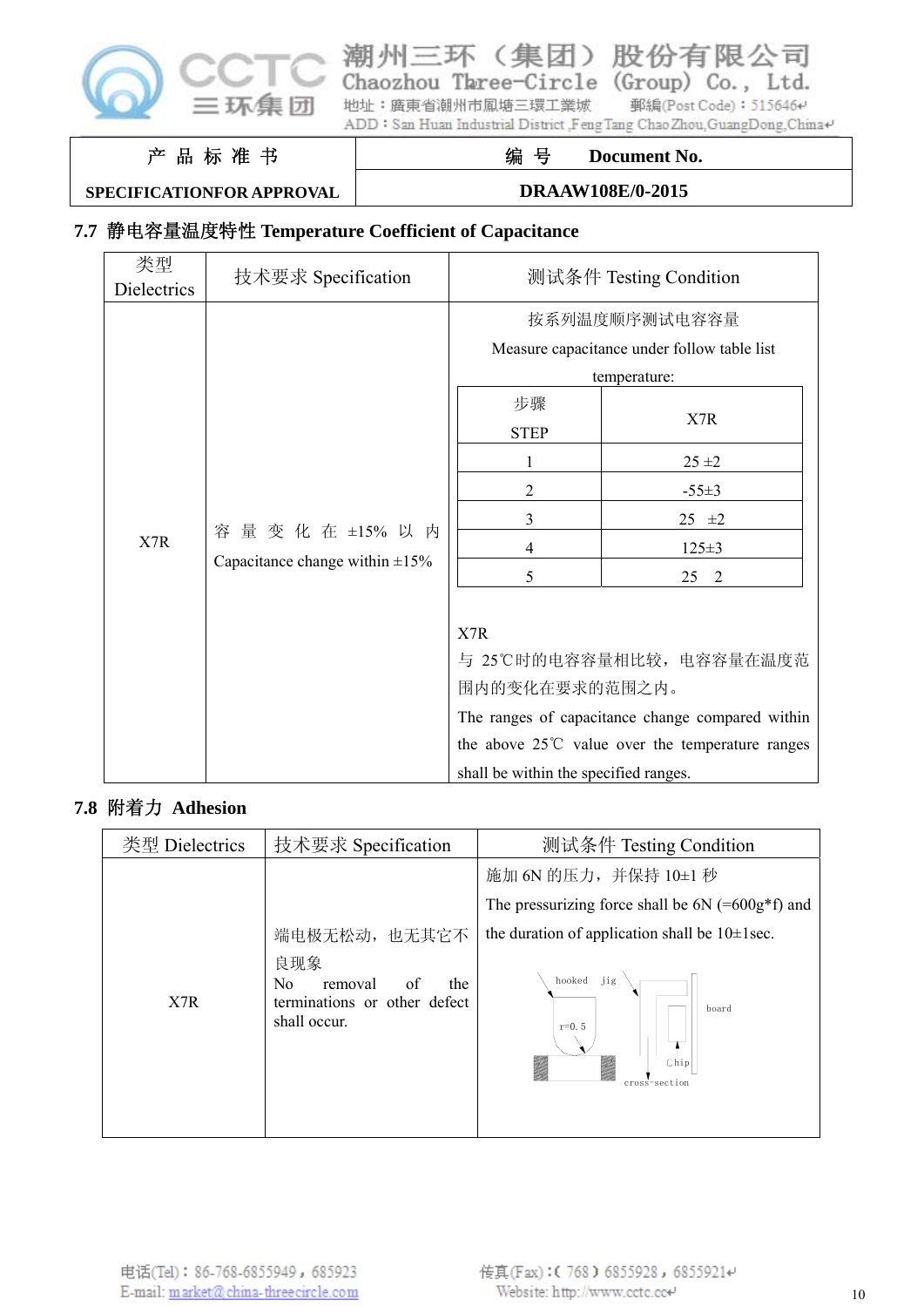

Chaozhou Three-Circle (Group) Co., Ltd. 地址: 廣東省潮州市鳳塘三環工業城 郵編(Post Code): 515646+ ADD: San Huan Industrial District ,FengTang Chao Zhou,GuangDong,China+

潮州三环(集团)股份有限公司

产 品 标 准 书

# 编 号 **Document No.**

**SPECIFICATIONFOR APPROVAL**

**DRAAW108E/0-2015**

# **7.9** 可焊性 **Solderability of Termination**

| 类型 Dielectrics | 技术要求 Specification                   | 测试条件 Testing Condition                    |
|----------------|--------------------------------------|-------------------------------------------|
|                |                                      | 锡炉温度: 245±5℃                              |
|                | 端电极挂锡面积不小于95%,针孔或                    | 浸入时间: 2±1 秒                               |
|                | 粗糙面积小于5%                             | 两侧端电极完全浸入焊锡炉                              |
| X7R            | 95% min. coverage of both terminal   | Solder temperature: $245 \pm 5^{\circ}$ C |
|                | electrodes and less than 5% have pin | Dipping time: $2\pm 1$ seconds.           |
|                |                                      | Completely soak both terminal electrodes  |
|                | holes or rough spots.                | in solder                                 |
|                |                                      |                                           |

## **7.10** 耐焊性 **Resistance to leaching**

| 类型 Dielectrics | 技术要求 Specification                   | 测试条件 Testing Condition                                                 |
|----------------|--------------------------------------|------------------------------------------------------------------------|
|                |                                      | 预热: 120℃~150℃/60秒                                                      |
|                | 端电极挂锡面积不小于 95%, 针孔或                  | 锡炉温度: 270±5℃                                                           |
|                | 粗糙面积小于5%,外观无开裂                       | 浸入时间:<br>$10\pm1$ 秒                                                    |
| X7R            | 95% min. coverage of both terminal   | 两侧端电极完全浸入焊锡炉                                                           |
|                | electrodes and less than 5% have pin | Solder temperature: $270 \pm 5^{\circ}$ C                              |
|                | holes or rough spots.                | preheated: $120^{\circ}\text{C} \sim 150^{\circ}\text{C}/60\text{sec}$ |
|                |                                      | Dipping time: $10 \pm 1$ seconds.                                      |
|                | No remarkable visual damage.         | Completely soak both terminal electrodes                               |
|                |                                      | in solder                                                              |

## **7.11** 端电极结合强度 **Bending**

| 类型<br><b>Dielectrics</b> | 技术要求 Specification                                                                 | 测试条件 Testing Condition                                                                                                                                                                                                                                                                                                                                                                                                   |
|--------------------------|------------------------------------------------------------------------------------|--------------------------------------------------------------------------------------------------------------------------------------------------------------------------------------------------------------------------------------------------------------------------------------------------------------------------------------------------------------------------------------------------------------------------|
| X7R                      | 无可见损伤;<br>容量变化小于等于±10%<br>No remarkable visual damage<br>Cp change $\leq \pm 10\%$ | 将片状电容器安装在测试夹具上,按图所示方<br>向以 1.0mm/s 的速率施加压力, 弯曲 1mm。<br>Solder the capacitor on testing substrate and put<br>it on testing stand. The middle part of substrate<br>shall successively be pressurized by pressuring rod<br>at a rated of about 1.0mm/sec. Until the deflection<br>become means of the 1.0mm.<br>pressurizing<br>speeding: 1. 0mm/sec.<br>pressurize<br>R230<br>$FLEXURE: \leq 1$<br>capacitance meter<br>45 |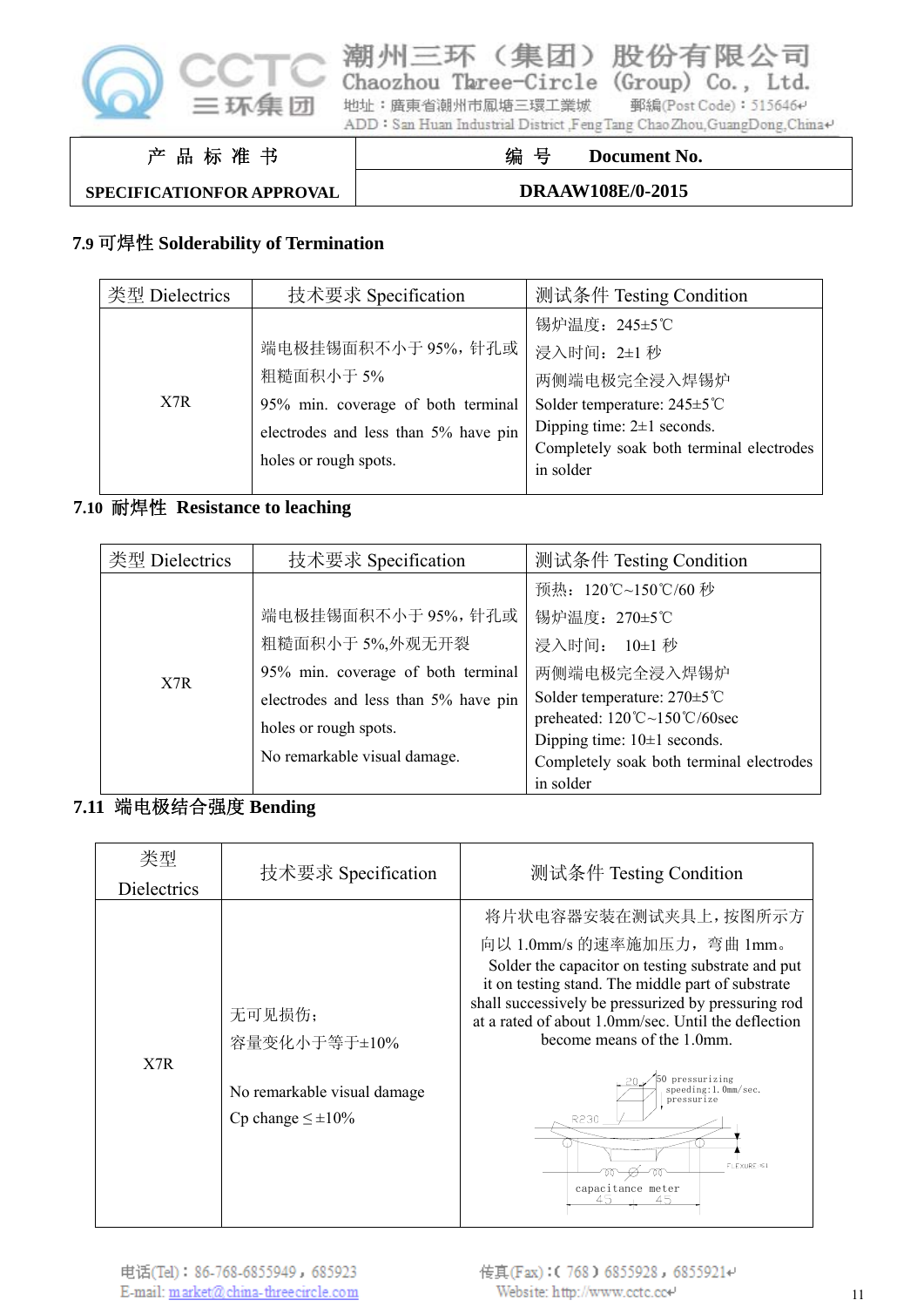

Chaozhou Three-Circle (Group) Co., Ltd. 地址:廣東省潮州市鳳塘三環工業城 郵編(Post Code): 515646+ ADD: San Huan Industrial District ,FengTang ChaoZhou,GuangDong,China+

潮州三环(集团)股份有限公司

产 品 标 准 书 编 号 **Document No.** 

**SPECIFICATIONFOR APPROVAL**

**DRAAW108E/0-2015**

#### **7.12** 耐焊接热 **Resistance to Soldering Heat**

| 类型 Dielectrics | 技术要求 Specification                                                                                                                               | 测试条件 Testing Condition                                                                                                                                                                                                                                                                                 |
|----------------|--------------------------------------------------------------------------------------------------------------------------------------------------|--------------------------------------------------------------------------------------------------------------------------------------------------------------------------------------------------------------------------------------------------------------------------------------------------------|
|                |                                                                                                                                                  | 焊接温度: 270±5℃                                                                                                                                                                                                                                                                                           |
|                |                                                                                                                                                  | 预热: 120~150℃ 60秒                                                                                                                                                                                                                                                                                       |
|                | 无明显可见损伤                                                                                                                                          | 浸入时间: 10±1 秒                                                                                                                                                                                                                                                                                           |
|                | 容量变化在±7.5%以内                                                                                                                                     | 在室温下放置 24±2 (COG) 或 48±4(X7R) 小时以                                                                                                                                                                                                                                                                      |
|                | DF 满足产品初始值的要求                                                                                                                                    | 后测量                                                                                                                                                                                                                                                                                                    |
|                | IR 满足产品初始值的要求                                                                                                                                    | 试验后在标准条件下恢复                                                                                                                                                                                                                                                                                            |
| X7R            | No remarkable visual damage<br>Cp change within $\pm 7.5\%$<br>meets initial standard<br>DF.<br>value.<br>IR meets initial<br>standard<br>value. | Soldering temperature: $270 \pm 5^{\circ}$ C<br>Preheating: $120~150^{\circ}$ C 60sec.<br>Dipping time: $10\pm1$ seconds.<br>Measurement to be made after being kept at room<br>temperature for $48\pm4(X7R)$ hours.<br>Recov ery for the following period under the<br>standard condition after test. |

#### **7.13** 温度快速循环 **Temperature Cycle**

| 技术要求 Specification<br>测试条件 Testing Condition<br>类型 Dielectrics                                                                                                                                                                                                                                                                                                                                                                                                                                                                                                                                                                       |
|--------------------------------------------------------------------------------------------------------------------------------------------------------------------------------------------------------------------------------------------------------------------------------------------------------------------------------------------------------------------------------------------------------------------------------------------------------------------------------------------------------------------------------------------------------------------------------------------------------------------------------------|
| 按下列步骤进行 5 次循环:<br>To perform 5 cycles of the stated environment<br>温度<br>步骤 Step<br>时间 Time<br>Temperature<br>下限类别温度<br>+ $0/-3$ °C<br>30 <sub>min</sub><br>1<br>Min. operating<br>无明显可见损伤<br>Temp.+0/-3 $°C$<br>容量变化在±7.5%以内<br>$25^{\circ}$ C<br>2<br>$2 - 3$<br>in<br>上限类别温度<br>X7R<br>$+3/-0$ °C<br>remarkable<br>visual<br>No<br>3<br>30 min<br>Max. operating<br>damage<br>Temp. $+3/-0$ °C<br>Cp change within $\pm 7.5\%$<br>$25^{\circ}$ C<br>$2 - 3$<br>4<br>min<br>在室温下放置 48±4(X7R) 小时以后测量<br>Measurement to be made after being kept at room<br>temperature for $48\pm4$ hrs (X7R) at room temperature,<br>then measure. |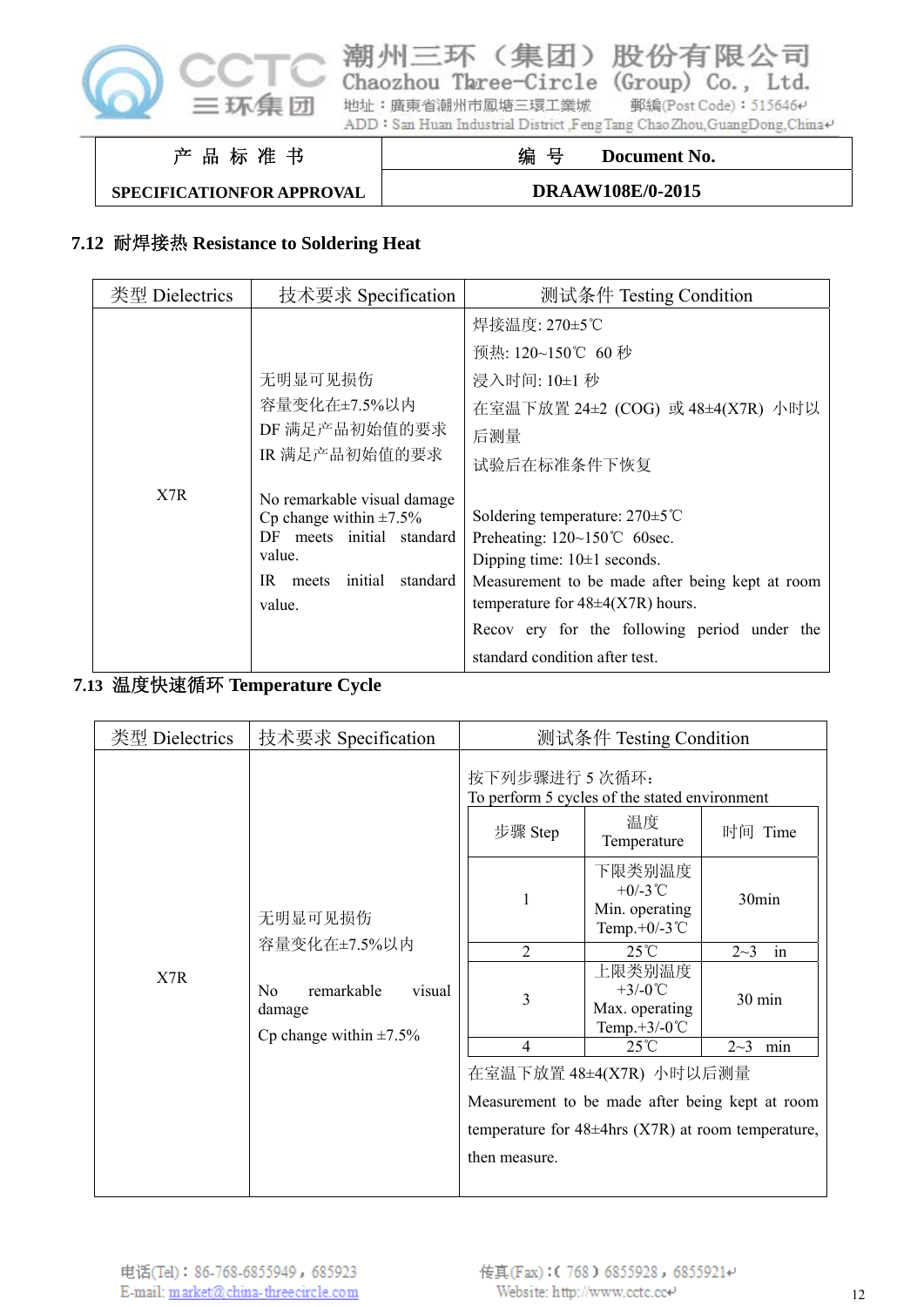

Chaozhou Three-Circle (Group) Co., Ltd. 地址:廣東省潮州市鳳塘三環工業城 郵編(Post Code): 515646+ ADD: San Huan Industrial District ,FengTang Chao Zhou,GuangDong,China+

潮州三环(集团)股份有限公司

#### 产 品 标 准 书

# 编 号 **Document No.**

#### **SPECIFICATIONFOR APPROVAL**

#### **DRAAW108E/0-2015**

#### **7.14** 稳态湿热 **Moisture Resistance ,steady state**

| 类型 Dielectrics | 技术要求 Specification                                                                                                                                           | 测试条件 Testing Condition                                                                                                                                                          |
|----------------|--------------------------------------------------------------------------------------------------------------------------------------------------------------|---------------------------------------------------------------------------------------------------------------------------------------------------------------------------------|
|                | 外观无明显可见损伤<br>容量变化在±12.5%以内<br>DF 为初始值的 2 倍以下<br>IR: 大于 1000MΩ 或 50Ω-F(取较小值)                                                                                  | 测试温度: 40±2℃<br>湿度: 90~95% RH<br>测试时间: 500 ±12hrs<br>在室温下放置 48±4 小时以后测量                                                                                                          |
| X7R            | Cp change within $\pm 12.5\%$<br>DF:Not more than 2 times of initial<br>value<br>$R^*C \ge 1000M\Omega$ or 50 $\Omega$ ·F, whichever<br><b>1S</b><br>smaller | Test temperature: $40\pm2\degree$ C<br>Humidity: 90~95% RH<br>Testing time: $500 \pm 12$ hrs<br>Measurement to be made after being<br>kept at room temperature for $48\pm4$ hrs |

#### **7.15** 耐湿负荷 **Damp heat with load**

| 类型 Dielectrics | 技术要求 Specification                                                                                                                                                                                                                                       | 测试条件 Testing Condition                                                                                                                                                                                                                                                                                                                                                                                                                                                                                                                                                           |
|----------------|----------------------------------------------------------------------------------------------------------------------------------------------------------------------------------------------------------------------------------------------------------|----------------------------------------------------------------------------------------------------------------------------------------------------------------------------------------------------------------------------------------------------------------------------------------------------------------------------------------------------------------------------------------------------------------------------------------------------------------------------------------------------------------------------------------------------------------------------------|
| X7R            | 外观无明显可见损伤<br>容量变化在±12.5%以内<br>DF 为初始值的 2 倍以下<br>IR: 大于 500MΩ 或 25Ω-F(取较小值)<br>No remarkable visual damage<br>Cp change $\leq$ ±12.5%<br>DF: Not more than 2 times of initial value<br>$R^*C \geq 500 M\Omega$ or 25 $\Omega$ ·F, whichever is<br>smaller | 测试温度: 40±2℃<br>湿度: 90~95% RH<br>电压: 额定电压<br>测试时间: 500 ±12hrs<br>在室温下放置48±4(X7R) 小时以后<br>测量<br>*在 40±2℃温度下, 将电容器加额<br>定直流电压 1hrs.<br>去掉电压, 将电容器在室温下放置<br>$48\pm4$ hrs<br>测量初始电容值。<br>Test temperature: $40\pm2^{\circ}$ C<br>Humidity: 90~95% RH<br>Voltage: 100% of the rated voltage<br>Testing time: $500 \pm 12$ hrs<br>Measurement to be made after being<br>kept at room temperature for 48±4hrs<br>(X7R)<br>*Apply the rated DC voltage for 1<br>hour at $40\pm2^{\circ}$ C.<br>Remove and let sit for 48±4hrs at<br>room temperature.<br>Perform the initial measurement. |
|                | 备注: 该项可靠性试验仅适用于常规产品, 不适用于中高压产品。                                                                                                                                                                                                                          |                                                                                                                                                                                                                                                                                                                                                                                                                                                                                                                                                                                  |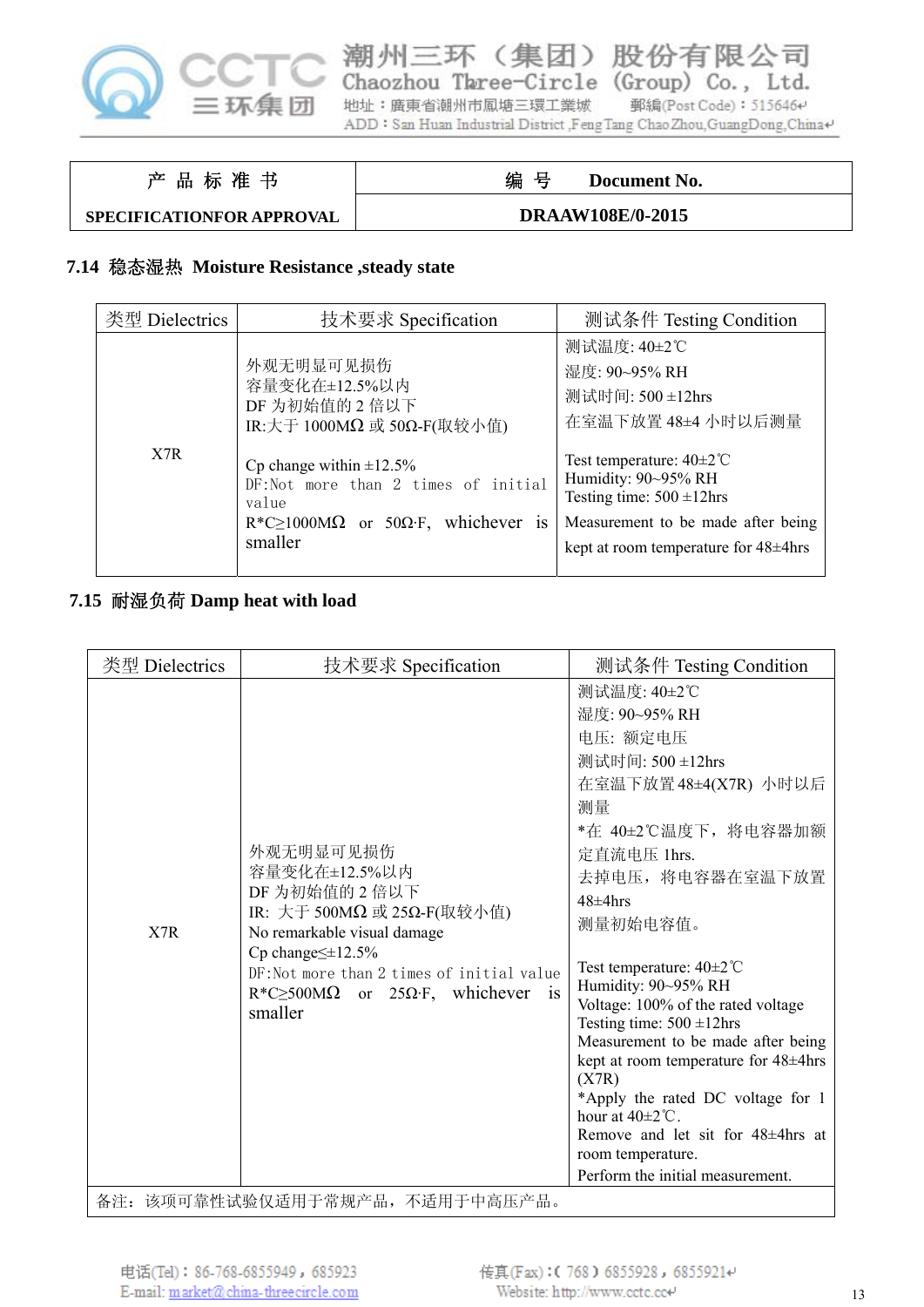

潮州三环(集团)股份有限公司 Chaozhou Taree-Circle (Group) Co., Ltd. 郵編(Post Code): 515646+ 地址:廣東省潮州市鳳塘三環工業城 ADD: San Huan Industrial District ,Feng Tang Chao Zhou,GuangDong,China+

| 产品标准书                     | 编 号<br>Document No.     |
|---------------------------|-------------------------|
| SPECIFICATIONFOR APPROVAL | <b>DRAAW108E/0-2015</b> |

## **7.16** 耐久性 **Life Test**

| 类型 Dielectrics                  | 技术要求 Specification                                                                                                                                                                                                                                                | 测试条件 Testing Condition                                                                                                                                                                                                                                                                                                                                                                                                                                                                                             |
|---------------------------------|-------------------------------------------------------------------------------------------------------------------------------------------------------------------------------------------------------------------------------------------------------------------|--------------------------------------------------------------------------------------------------------------------------------------------------------------------------------------------------------------------------------------------------------------------------------------------------------------------------------------------------------------------------------------------------------------------------------------------------------------------------------------------------------------------|
| X7R                             | 外观无明显可见损伤<br>容量变化在 12.5%以内<br>DF 为初始值的 2 倍以下<br>IR:大于 1000MΩ 或 50Ω-F(取较小<br>值)<br>No remarkable visual damage<br>Cp change $\leq \pm 12.5\%$<br>DF:Not more than 2 times of initial<br>value<br>$R^*C \ge 1000M\Omega$ or 50 $\Omega$ ·F, whichever<br>is smaller | 测试温度: 上限类别温度±3℃<br>电压:<br>UR<100V 2 倍额定电压<br>100V≤UR<500V 1.5 倍额定电压<br>测试时间: 1000 小时<br>在室温下放置 48±4(X7R) 小时以后测量<br>Test temperature:<br>Max. Operating Temp. $\pm 3^{\circ}$ C<br>Voltage:<br>$UR \le 100V$ 200% of the rated voltage<br>$100V \leq UR \leq 500V$ 150% of the rated voltage<br>$500V \leq UR \leq 1000V$ 120% of the rated voltage<br>$1000V \leq UR$ 100% of the rated voltage<br>Testing time: 1000 hrs<br>Measurement to be made after being kept at<br>room temperature for $48\pm4$ hrs (X7R) |
| 备注: 该项可靠性试验仅适用于常规产品, 不适用于中高压产品。 |                                                                                                                                                                                                                                                                   |                                                                                                                                                                                                                                                                                                                                                                                                                                                                                                                    |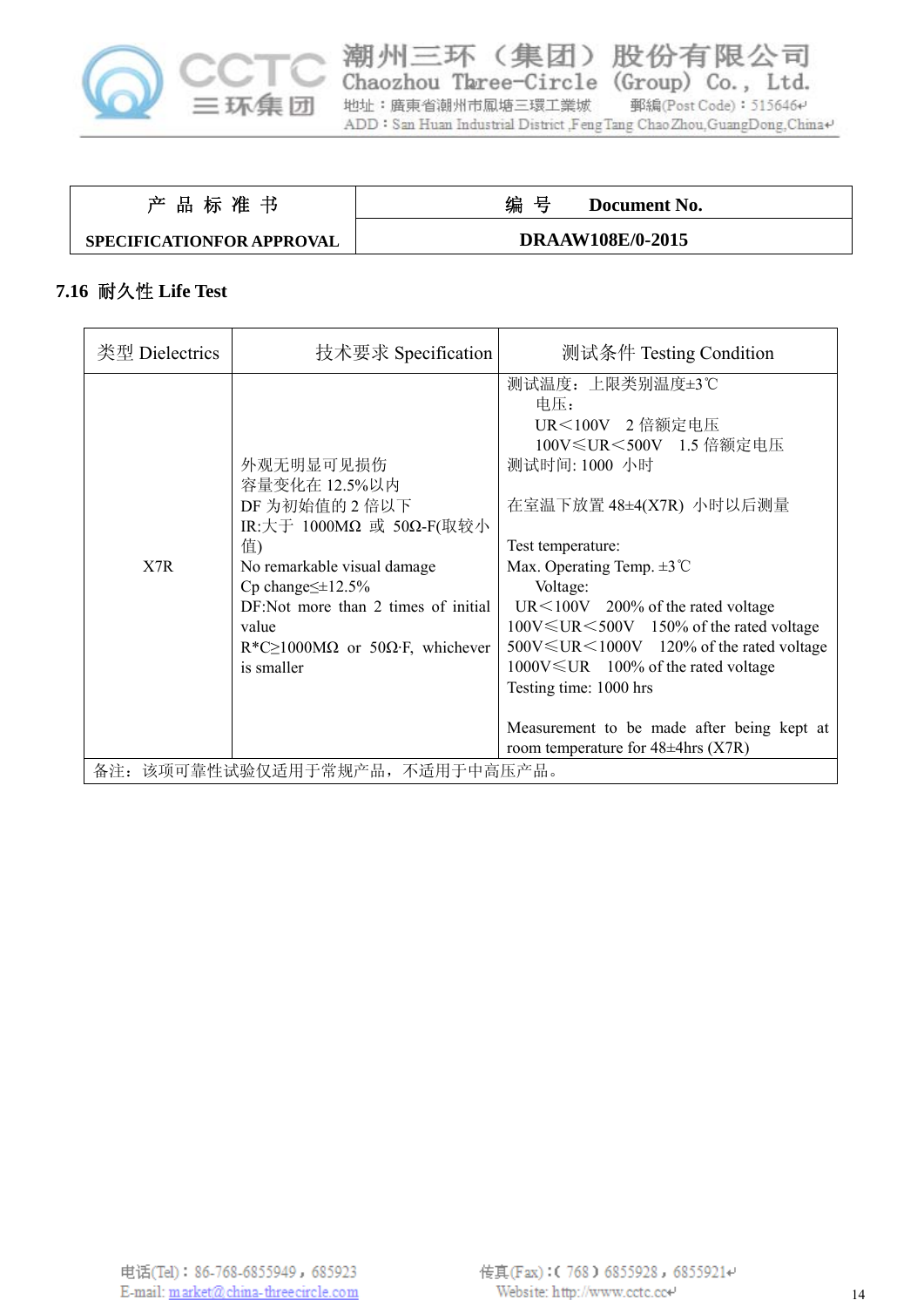

|  | iaoznou Imree-Circle (Group) Co., Ltd.                              |                        |  |
|--|---------------------------------------------------------------------|------------------------|--|
|  | 址:廣東省潮州市鳳塘三環工業城                                                     | 郵編(Post Code): 515646+ |  |
|  | )D∶San Huan Industrial District ,FengTang ChaoZhou,GuangDong,China≁ |                        |  |
|  |                                                                     |                        |  |

产 品 标 准 书

编 号 **Document No.** 

# **SPECIFICATIONFOR APPROVAL**

### **DRAAW108E/0-2015**

# **8.**产品包装 **Packing**

# **8.1** 袋式散装 **Bulk Packing**

**10000** 个**/**袋或按客户要求。**Standard packing 10Kpcs/bag; others are according to customer request.** 

地

AI

# **8.2** 编带式包装 **Tape Packing**

| 规格   | 尺寸 Size (mm) |      |         |               | 编带数量(个/盘 pcs/reel) |
|------|--------------|------|---------|---------------|--------------------|
| Type | 长度L          | 宽度 W | 厚度 T    | 纸带 Paper Tape | 塑料带 Plastic Tape   |
| 0603 | 1.6          | 0.8  | 0.8     | 4,000         | N/A                |
| 0805 | 2.0          | 1.25 | < 0.85  | 4,000         | N/A                |
|      |              |      | $≤0.85$ | 4,000         | N/A                |
| 1206 | 3.2          | 1.6  | > 0.85  | N/A           | 2,000              |

### **8.2.1** 纸带尺寸 **Dimensions of Packing Paper**

| Type | A               | B               | C              | D              | т         |
|------|-----------------|-----------------|----------------|----------------|-----------|
| 0603 | $1.05 \pm 0.10$ | $1.85 \pm 0.10$ | $4.0 \pm 0.10$ | $2.0 \pm 0.10$ | $1.1$ max |
| 0805 | $1.55 \pm 0.15$ | $2.3 \pm 0.15$  | $4.0 \pm 0.10$ | $2.0 \pm 0.10$ | $1.1$ max |
| 1206 | $1.95 \pm 0.15$ | $3.5 \pm 0.15$  | $4.0 \pm 0.10$ | $2.0 \pm 0.10$ | 1.1 max   |

**(**单位 **unit:**毫米 **mm)**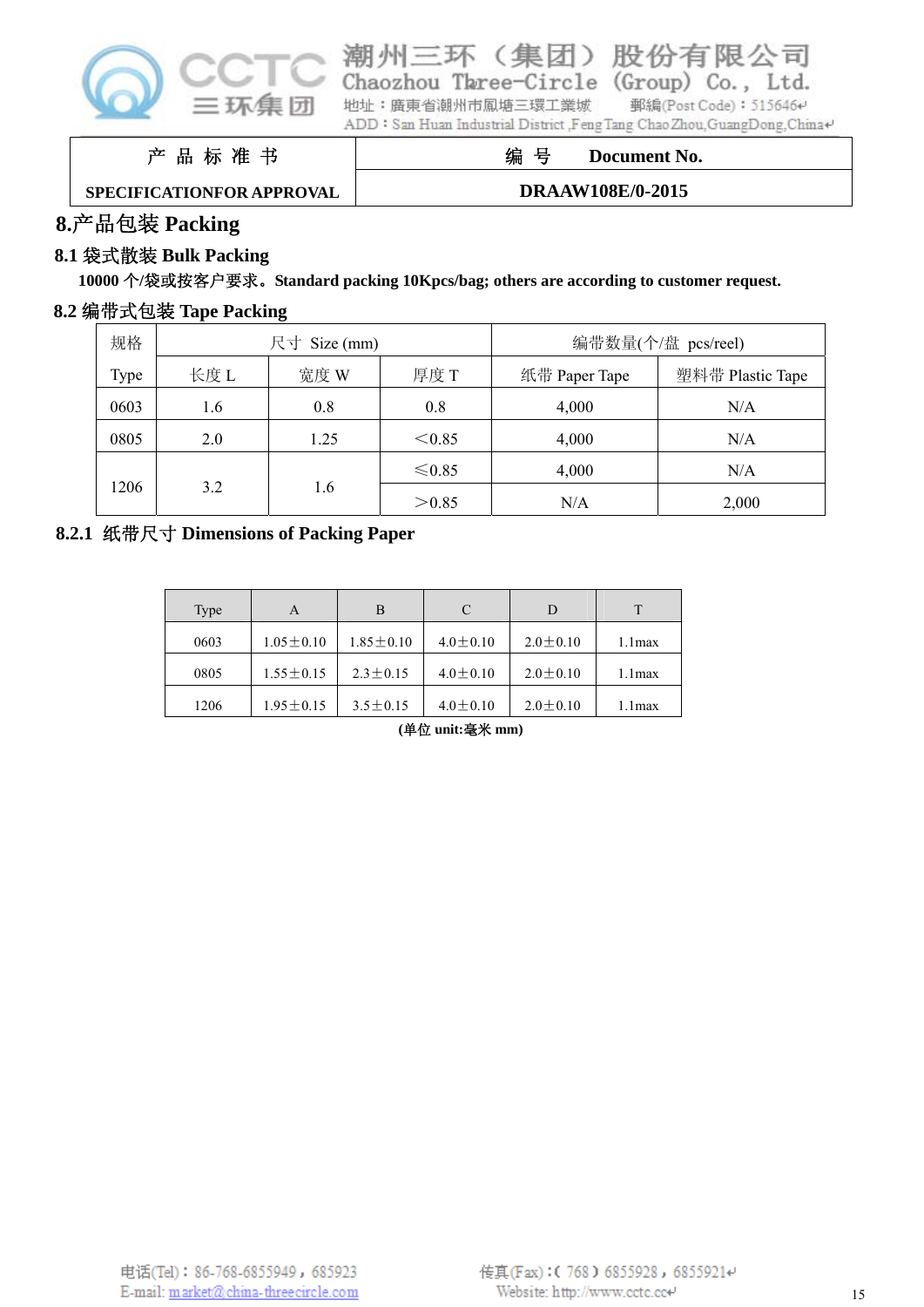

# **SPECIFICATIONFOR APPROVAL**

#### **DRAAW108E/0-2015**

#### **8.2.2** 塑料带尺寸 **Dimensions of Embossed Packing**





12mm宽, 8mm/4mm间距编带

**A**:**1.45**±**0.20 B**:**2.25**±**0.20** (**0805**) **A**:**1.95**±**0.20 B**:**3.50**±**0.20** (**1206**) **(**单位 **unit:**毫米 **mm)** 

#### **8.2.3** 编带盘尺寸 **Dimensions of Reel**



#### **8.2.4** 编带方式 **Taping Figure**

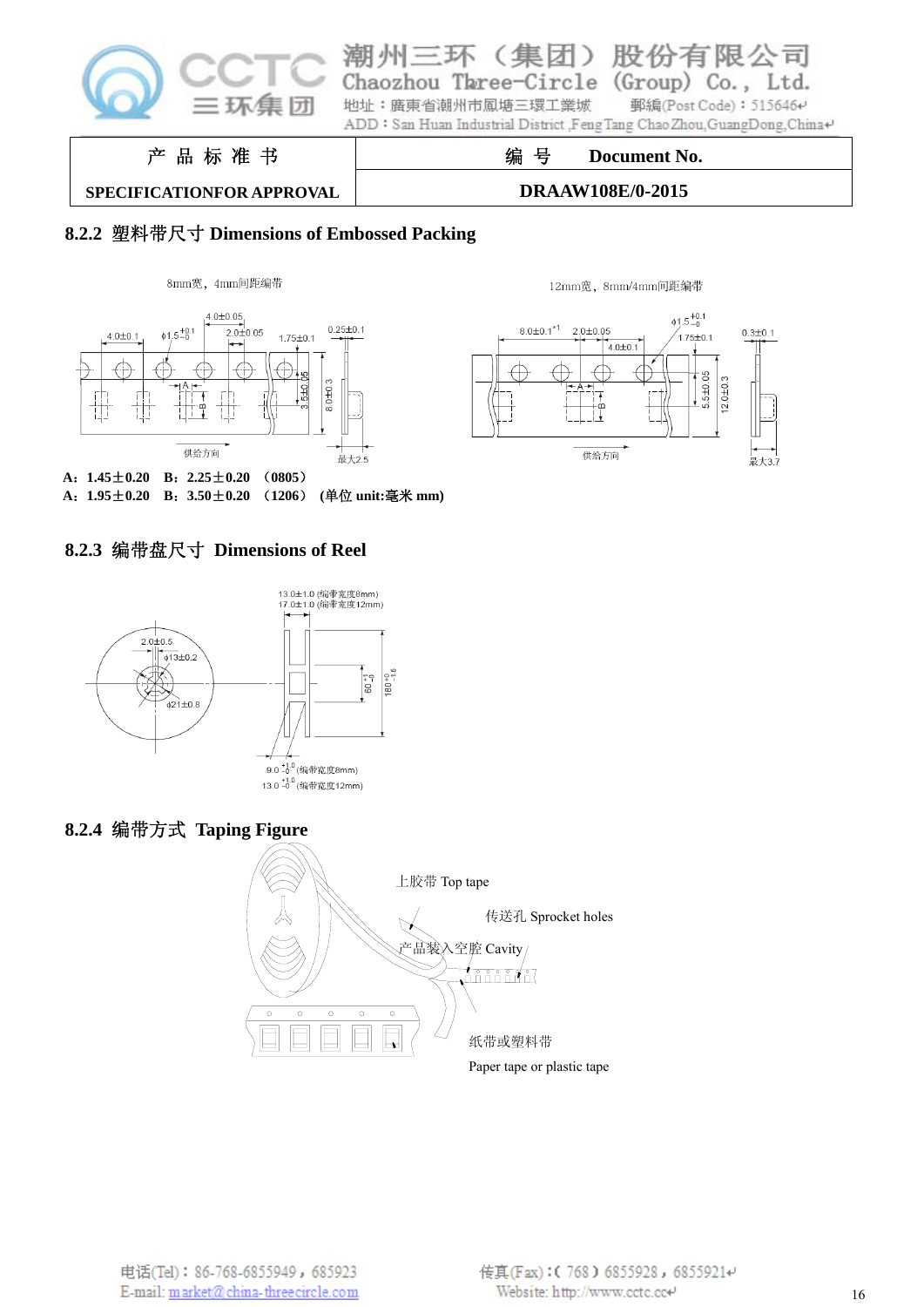

le Co. 地址:廣東省潮州市風塘三環工業城 郵編(Post Code): 515646₽ ADD: San Huan Industrial District ,FengTang Chao Zhou, GuangDong, China+

产 品 标 准 书

# 编 号 **Document No.**

**SPECIFICATIONFOR APPROVAL**

**DRAAW108E/0-2015**

空白部分 Empty section 产品装入部分 Chip insertion section 空白部分 Empty section



# **8.2.5** 编带方法 **Taping Method**

① 包装电容器的编带是顺时针卷绕的,由上往下的方向拉出编带时,传送孔处于编带的右侧。

- ② 在编带的前端,至少留出 5 个间距的引出带。
- ③ 在编带时,必须按下图留出引带部分或空白部分。
- ④ 在盘带的安装中的产品装错的数量每盘必须小于表示数量的 0.1%或 1 个为限,不连续发生错误。
- ⑤ 上胶带和下胶带不应超出编带的边缘,不能挡住传送孔。
- ⑥ 传送孔的累计误差为 10 个间距:±0.3 毫米以内。
- ⑦ 上胶带的剥离力矩应在 0.1 至 0.6 牛顿以内,其方向如下图所示。

①Tapes for capacitors are wound clockwise. The sprocket holes are to the right as the tape is pulled toward the user.

②The top tape and base tape are not attached at the end of the tape for a minimum of 5 pitches.

③Part of the leader and part of the empty tape shall be attached to the end of the tape as follows.

④Missing capacitors number within 0.1% of the number per reel or 1pc, whichever is greater, and are not continuous.

⑤The top tape and bottom tape shall not protrude beyond the edges of the tape and shall not cover sprocket holes.

 $\odot$ Cumulative tolerance of sprocket holes, 10 pitches:  $\pm$ 0.3mm.

⑦Peeling off force: 0.1 to 0.6N in the direction shown down.

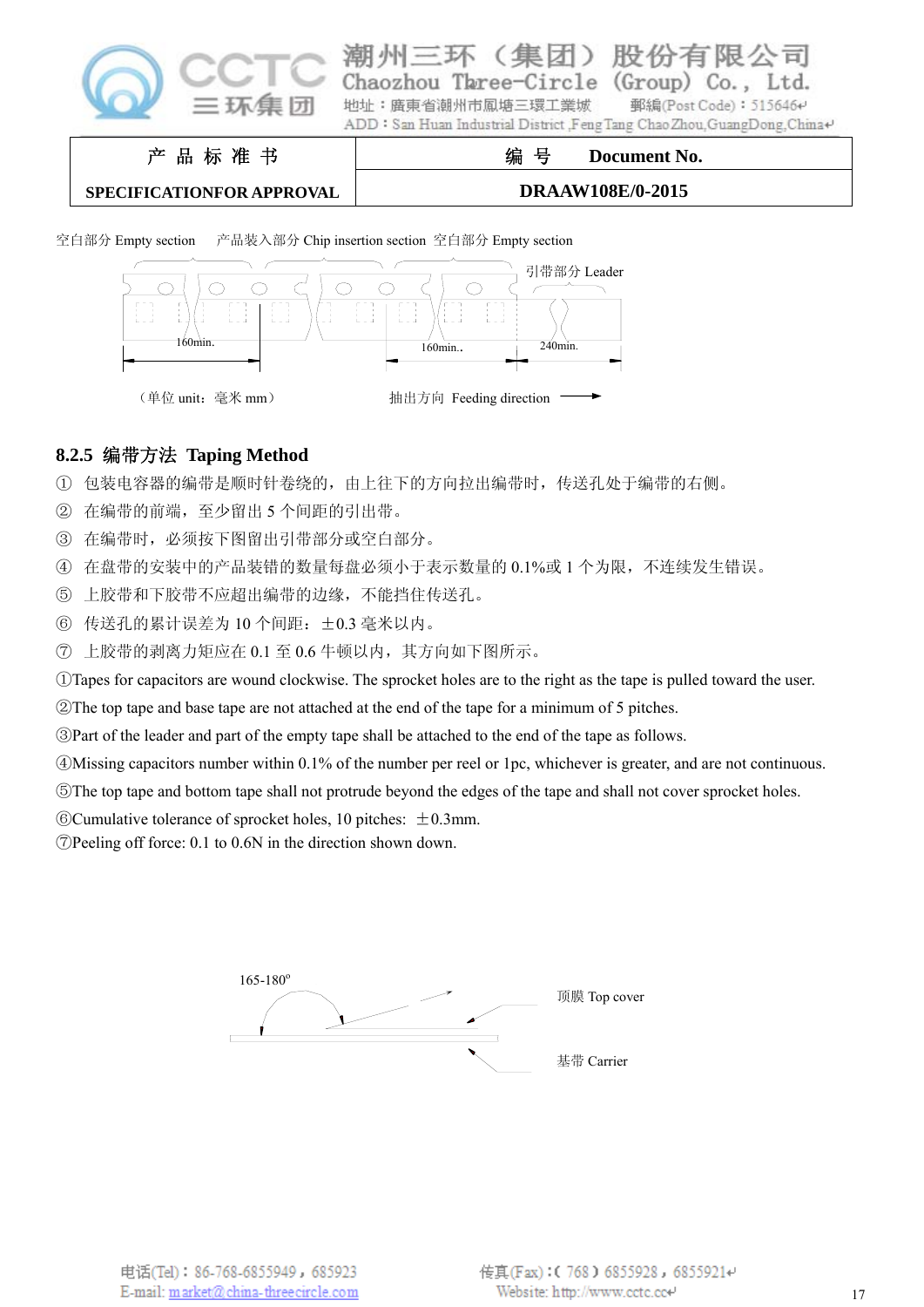

|                                  | ADD∶San Huan Industrial District .FengTang ChaoZhou.GuangDong.China⊌ |
|----------------------------------|----------------------------------------------------------------------|
| 产品标准书                            | 编 号<br>Document No.                                                  |
| <b>SPECIFICATIONFOR APPROVAL</b> | <b>DRAAW108E/0-2015</b>                                              |

地址: 廣東省潮州市風塘三環工業城

州三环(集团)股份有

Chaozhou Three-Circle (Group) Co., Ltd.

附

郵編(Post Code): 515646₽

公司

#### **8.2.6** 产品标签 **Reel Label**



标签内容 The Contents of Label

|  | (1) $TCC$ 0805 $X7R$ 104 $K$ 500 $D$ T S              |  |  |  |
|--|-------------------------------------------------------|--|--|--|
|  | $(1)$ $(2)$ $(3)$ $(4)$ $(5)$ $(6)$ $(7)$ $(8)$ $(9)$ |  |  |  |

①陶瓷电容器代号 Code of Ceramic Capacitor

② 寸 chip size,③温度特性 dielectrics,④容量 capacitance,⑤容量容差 tolerance,

⑥额定电压 rated voltage,⑦厚度 thickness,⑧包装 packing ,⑨三明治

#### (2) 产品批号 Lot. No.: 005001A214042904218S

- (3) 数量 Qty: 4000pcs
- (4) RoHS:GREEN PARTS 绿色物料

#### **8.2.7.**外包装 **Package**

#### **8.2.7.1** 包装箱 **Carton**

**8.2.7.1.1** 包装箱尺寸 **Carton Size** 

|      | ۱A   |      |
|------|------|------|
| 40cm | 36cm | 20cm |

**8.2.7.1.2** 数量: 200Kpcs /箱 The Quantity: 200Kpcs /one carton

1 内包装盒=20,000PCS 1 INNER BOX=20,000PCS

1 包装箱 =20,000PCS × 10 包装盒=200,000PCS 1 CARTON=20,000PCS × 10BOX=200,000PCS RoHS 标识(根据客户要求张贴) according to customer request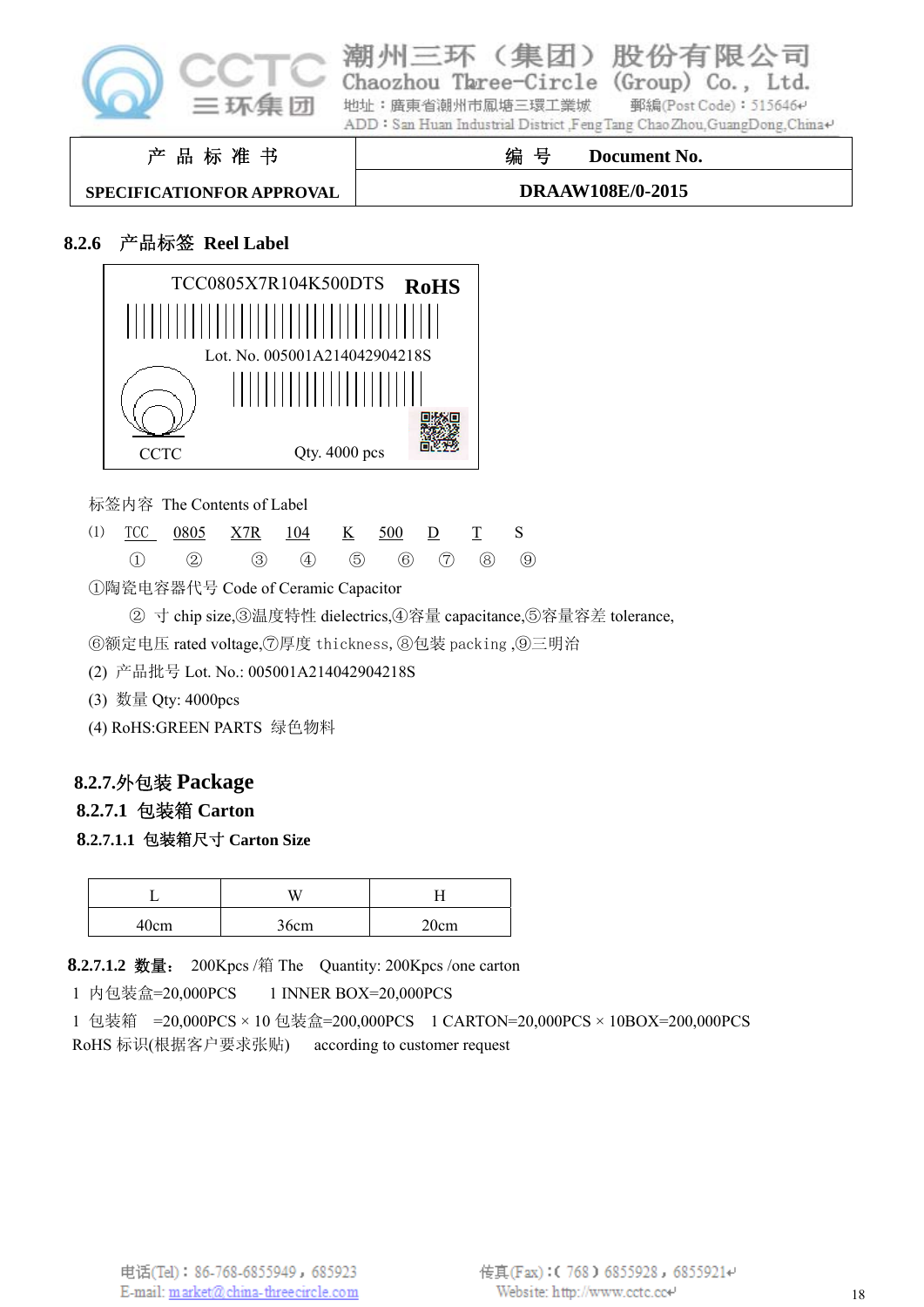

# |州三环(集团)股份有

Chaozhou Taree-Circle (Group) Co., Ltd.

限公司

地址:廣東省潮州市鳳塘三環工業城 郵編(Post Code): 515646+ ADD: San Huan Industrial District ,FengTang Chao Zhou,GuangDong,China+

#### 产 品 标 准 书

# 编 号 **Document No.**

#### **SPECIFICATIONFOR APPROVAL**

## **DRAAW108E/0-2015**

## **8.2.7.2** 内包装盒 **Inner Box**

#### **8.2.7.2.1** 包装盒尺寸 **Size**

| 18.5cm | 6.5cm | 19cm |
|--------|-------|------|

**8.2.7.2.2** 数量:20Kpcs /盒

1 盘=4000PCS 1 REEL=4,000PCS

1 包装盒=4,000PCS × 5 盘 =20,000PCS 1 INNER BOX=4,000PCS × 5 REEL =20,000PCS

#### **8.2.7.2.3** 内包装盒标签 **The Label in Inner Box**

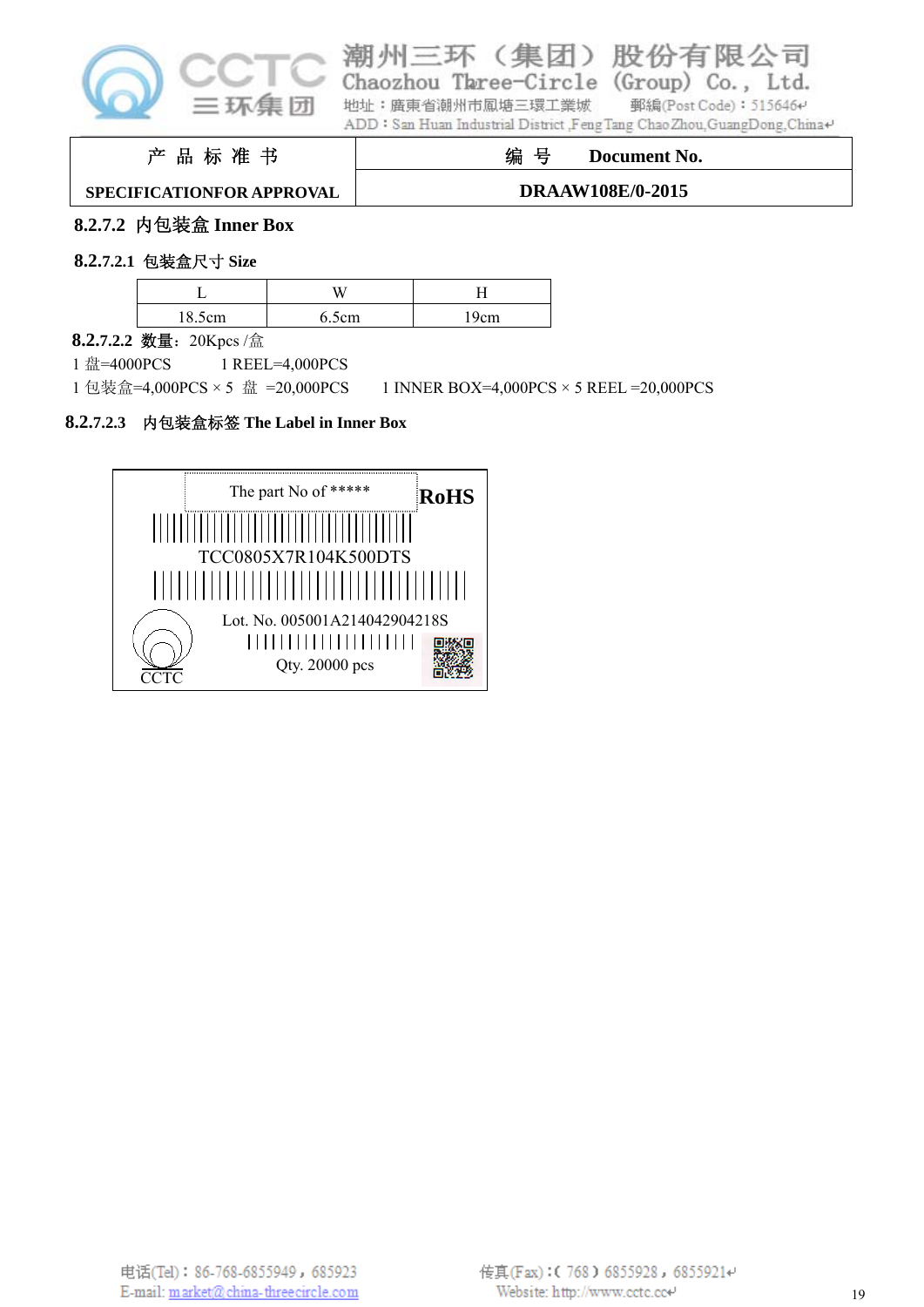

#### 股份有 三环 **EHD** ( ≄ Three-Circle

(Group)  $Co.$ . **郵編(Post Code): 515646₽** 

地址:廣東省潮州市風塘三環工業城 ADD: San Huan Industrial District Feng Tang Chao Zhou, GuangDong, China+

产 品 标 准 书

# 编 号 **Document No.**

#### **SPECIFICATIONFOR APPROVAL**

**DRAAW108E/0-2015**

### **9.MLCC** 使用注意事项 **Precautions on the use of MLCC**

### **9.1** 电路板设计 **PCB Design**

## **9.1.1** 电路板图案设计 **Design of Land-patterns**

下面图和表格给出了部分推荐的设计图案,可以防止安装时焊锡量过多。

同时也给出了不正确的图案。

The following diagrams and tables show some examples recommended patterns to prevent excessive solder amounts (larger fillets which above the

component end terminations)

Examples of improper pattern designs are also shown.

电路板设计推荐图案尺寸:

#### Recommended land dimensions for a typical chip capacitor land patterns for PCBs

波峰焊接时推荐设计的尺寸 (单位: mm):

#### Recommended land dimensions for wave-soldering (unit: mm)

| 规格 SIZE |   | 0603        | 0805           | 1206           |
|---------|---|-------------|----------------|----------------|
|         | L | 1.6         | 2.0            | 3.2            |
| 尺寸      | W | 0.8         | 1.25           | 1.6            |
| Α       |   | $0.8 - 1.0$ | $1.0 \sim 1.4$ | $1.8 - 2.5$    |
| В       |   | $0.5 - 0.8$ | $0.8 - 1.5$    | $0.8 - 1.7$    |
| C       |   | $0.6 - 0.8$ | $0.9 - 1.2$    | $1.2 \sim 1.6$ |





再流焊接时推荐设计的尺寸 (单位: mm)

Recommended land dimensions for reflow-soldering (unit: mm)

| 规格 SIZE |   | 0603        | 0805        | 1206           |
|---------|---|-------------|-------------|----------------|
|         | L | 1.6         | 2.00        | 3.2            |
| 尺寸      | W | 0.8         | 1.25        | 1.6            |
| A       |   | $0.6 - 0.8$ | $0.8 - 1.2$ | $1.8 - 2.5$    |
| в       |   | $0.6 - 0.8$ | $0.8 - 1.2$ | $1.0 \sim 1.5$ |
| C       |   | $0.6 - 0.8$ | $0.9 - 1.6$ | $1.2 - 2.0$    |

过量的焊锡会影响产品抵抗机械应力的能力,因此在设计图案时应引起注意。

Excess solder can affect the ability of chips to withstand mechanical stresses. Therefore, please take proper precautions when designing land-patterns.

在应用中一些焊接好与坏的情况:

Examples of good and bad solder application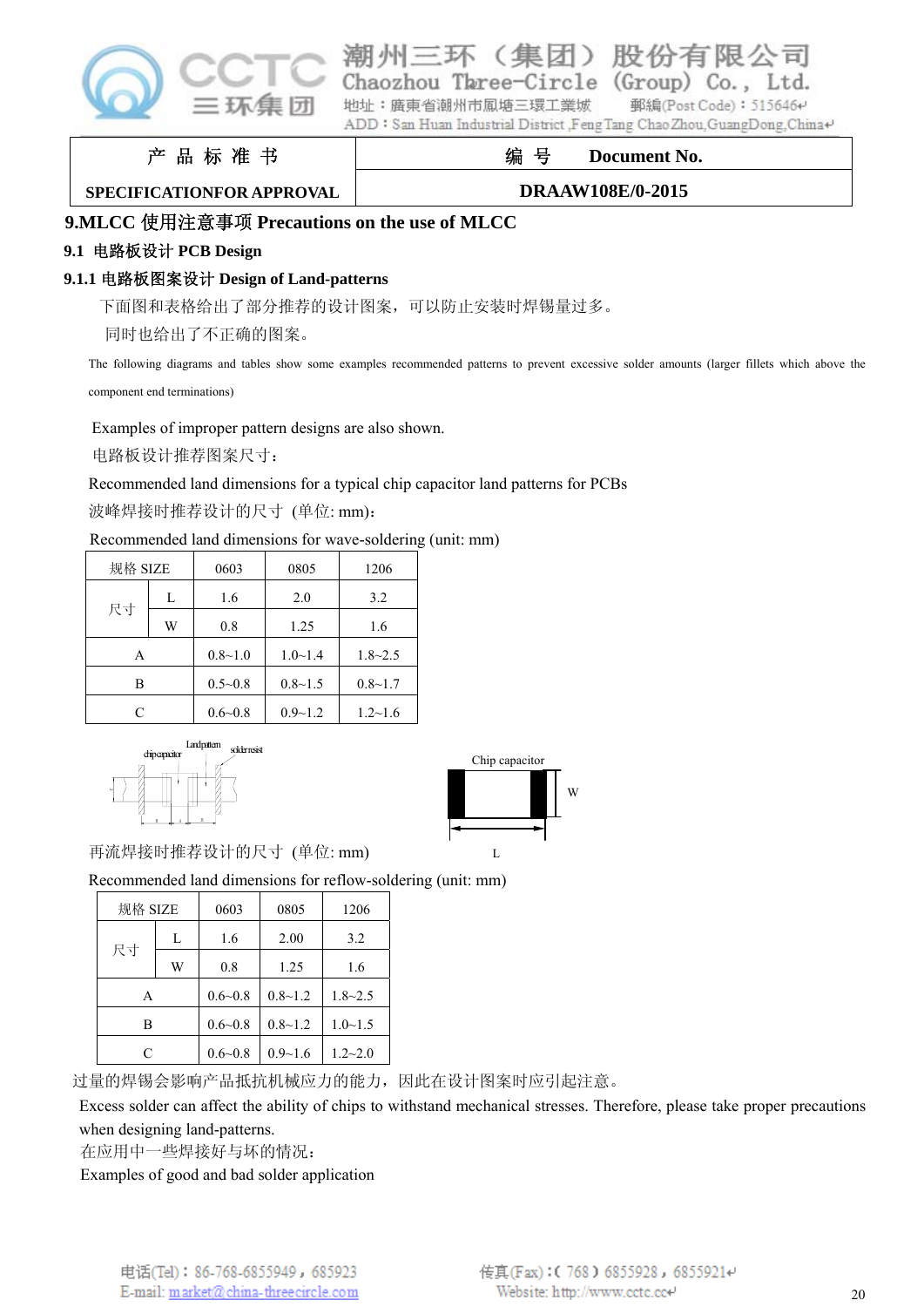

| 潮州三环                    | J<br>(集团) |
|-------------------------|-----------|
| Chaozhou Taree-Circle ( |           |

(Group) Co., Ltd. Three-Circle 地址: 廣東省潮州市鳳塘三環工業城 郵編(Post Code): 515646₽

有限公司

ADD: San Huan Industrial District ,FengTang Chao Zhou,GuangDong,China+

#### 产 品 标 准 书

#### **SPECIFICATIONFOR APPROVAL**

# 编 号 **Document No. DRAAW108E/0-2015**



#### **9.1.2** 图案结构

#### Pattern configurations

下面是电容器安装好与坏的例子。选择贴装位置,应尽可能减小电路板在弯曲时受到的机械应力。

The following are examples of good and bad capacitor layout, SMD capacitors should be located to minimize any possible mechanical stresses from board warp or deflection..

|               | 不推荐结构 Not recommended | 推荐结构 Recommended |
|---------------|-----------------------|------------------|
| 电路板弯曲         |                       |                  |
| Deflection of |                       |                  |
| the board     |                       |                  |

对于电路板分拨的电容器,在分拨时受到的机械应力大小与电容器的安装有关。下面推荐了一些好的设计。

To layout the capacitors for the breakaway PC board, it should be noted that the amount of mechanical stresses given depending on capacitor layout. The example below shows recommendations for better design.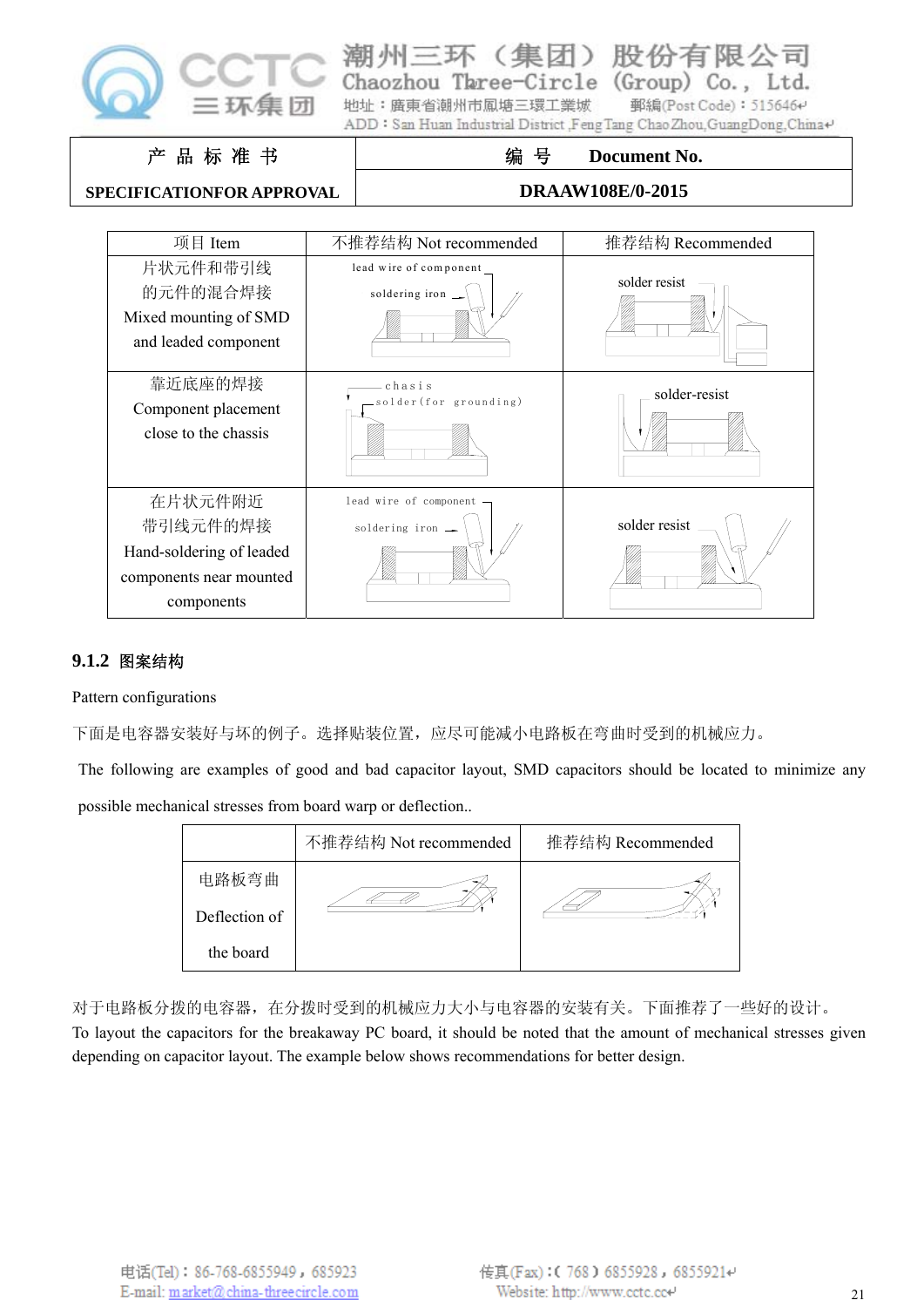

| Chaozhou Taree-Circle (Group) Co., Ltd.                                   |                        |
|---------------------------------------------------------------------------|------------------------|
| 地址:廣東省潮州市鳳塘三環工業城                                                          | 郵編(Post Code): 515646+ |
| ADD: San Huan Industrial District ,Feng Tang Chao Zhou, GuangDong, China+ |                        |
|                                                                           |                        |

#### 产 品 标 准 书 **SPECIFICATIONFOR APPROVAL** 编 号 **Document No. DRAAW108E/0-2015**



在沿着分拨线分拨电路板时,对产品施加的机械应力与使用的方法关系很大。分折电路板时片状元件受到 的疲劳按照如下顺序增大: 分折、剪切、V 型槽、穿孔。因此, 贴装时应该考虑电路板的分拨过程。

When breaking PC boards along their perforations, the amount lf mechanical stress on the capacitors can vary according to the method used. The following methods are listed in order from least stressful to most stressful: push-back, silt, -grooving, and perforation. Thus, any ideal SMD capacitor layout must also consider the PCB splitting procedure.

#### **9.2** 自动贴装注意事项 **Considerations for automatic placement**

#### 贴装机的调整 **Adjustment of mounting machine**

- ①. 产品在电路板贴装时,不应该受到过大的冲击。
- ②. 必须定期对吸头和定位爪进行检查、维修和更换
- ①. Excessive impact load should not be imposed on the capacitors when mounting the PC boards.
- ②. The maintenance and inspection of the mounters should be conducted periodically.

|                                  | 不推荐结构 Not recommended                 | 推荐结构 Recommended                          |  |  |
|----------------------------------|---------------------------------------|-------------------------------------------|--|--|
| 单面贴装<br>Single-sided<br>mounting | crack                                 | supporting pin4                           |  |  |
| 双面贴装<br>Double-sided<br>mounting | crack<br>solder peeling $-$ crack $-$ | .<br>Vili<br>supporting pin $\rightarrow$ |  |  |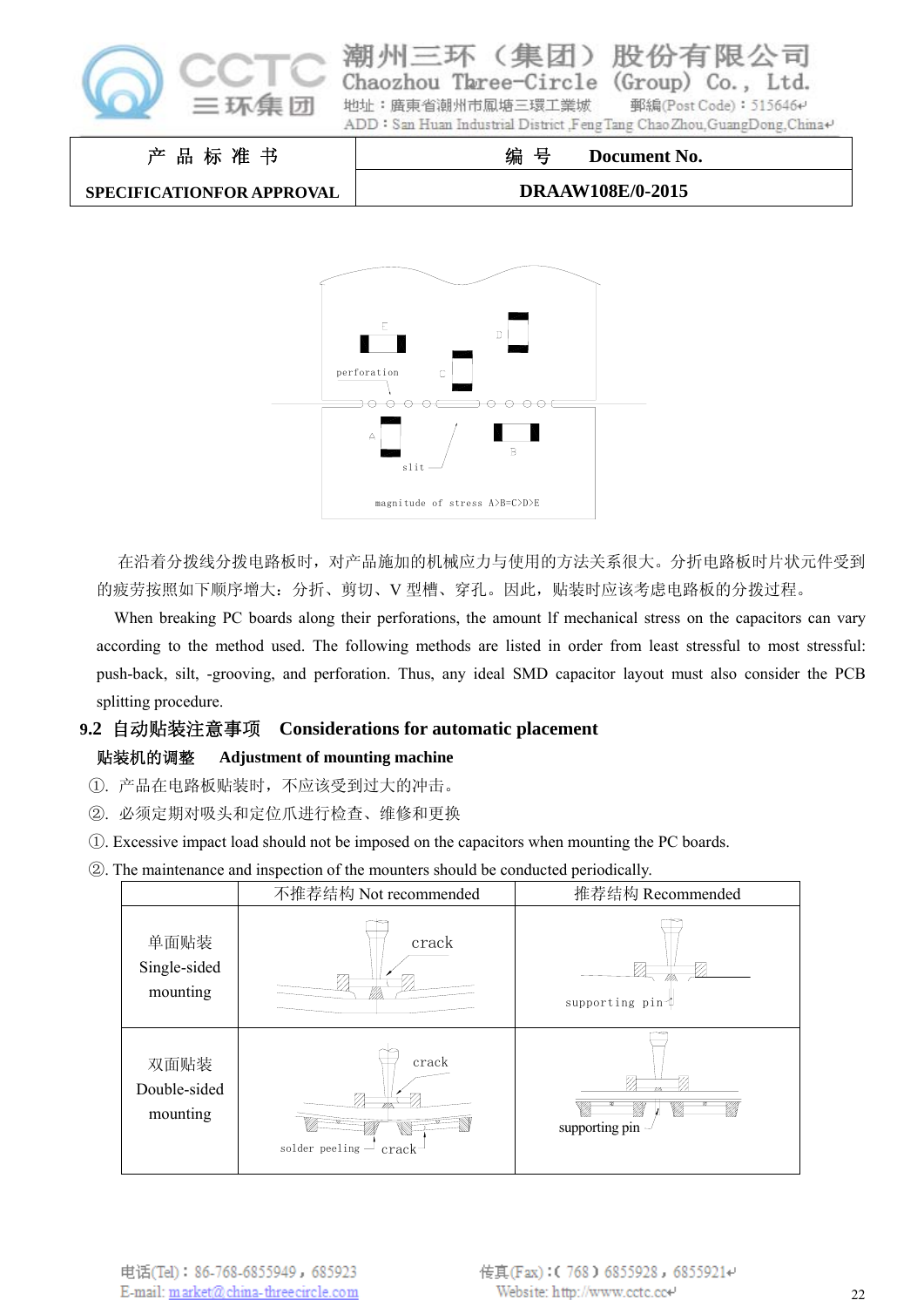

股份 三环 团) 公司 ( 1≣ Chaozhou Three-Circle (Group)  $Co.$ . Ltd. 地址: 廣東省潮州市風塘三環工業城 **郵編(Post Code): 515646₽** ADD: San Huan Industrial District Feng Tang Chao Zhou, GuangDong, China+

产 品 标 准 书

**SPECIFICATIONFOR APPROVAL**

**DRAAW108E/0-2015**

编 号 **Document No.** 

#### **9.3** 推荐焊接曲线 **Recommended soldering profile**

**9.3.1** 说明:① 产品推荐使用回流焊接工艺;② 大尺寸产品适用于回流焊接工艺

**9.3.1 Re:** ①flow Soldering is recommended; ②flow soldering is suitable for bigger size MLCCs

# **9.3.2** 锡铅焊接曲线 **Recommended Sn&Pb soldering profile**

#### 再流焊 **Reflow soldering**



#### 注意 **Caution**

①. 理想状况的焊锡高度为电容器厚度的 1/2 ~1/3,如下图所示:

①.The ideal condition is to have solder mass (fillet) controlled to 1/2 to 1/3of the thickness of the capacitor, as shown below:



②. 过长的焊接时间会影响端头的可焊性, 焊接时间尽可能保持与推荐时间一致。

②. Because excessive dwell times can detrimentally affect solderability, soldering duration should be kept as close to recommended times as possible.

#### 波峰焊 **Wave solder profile**

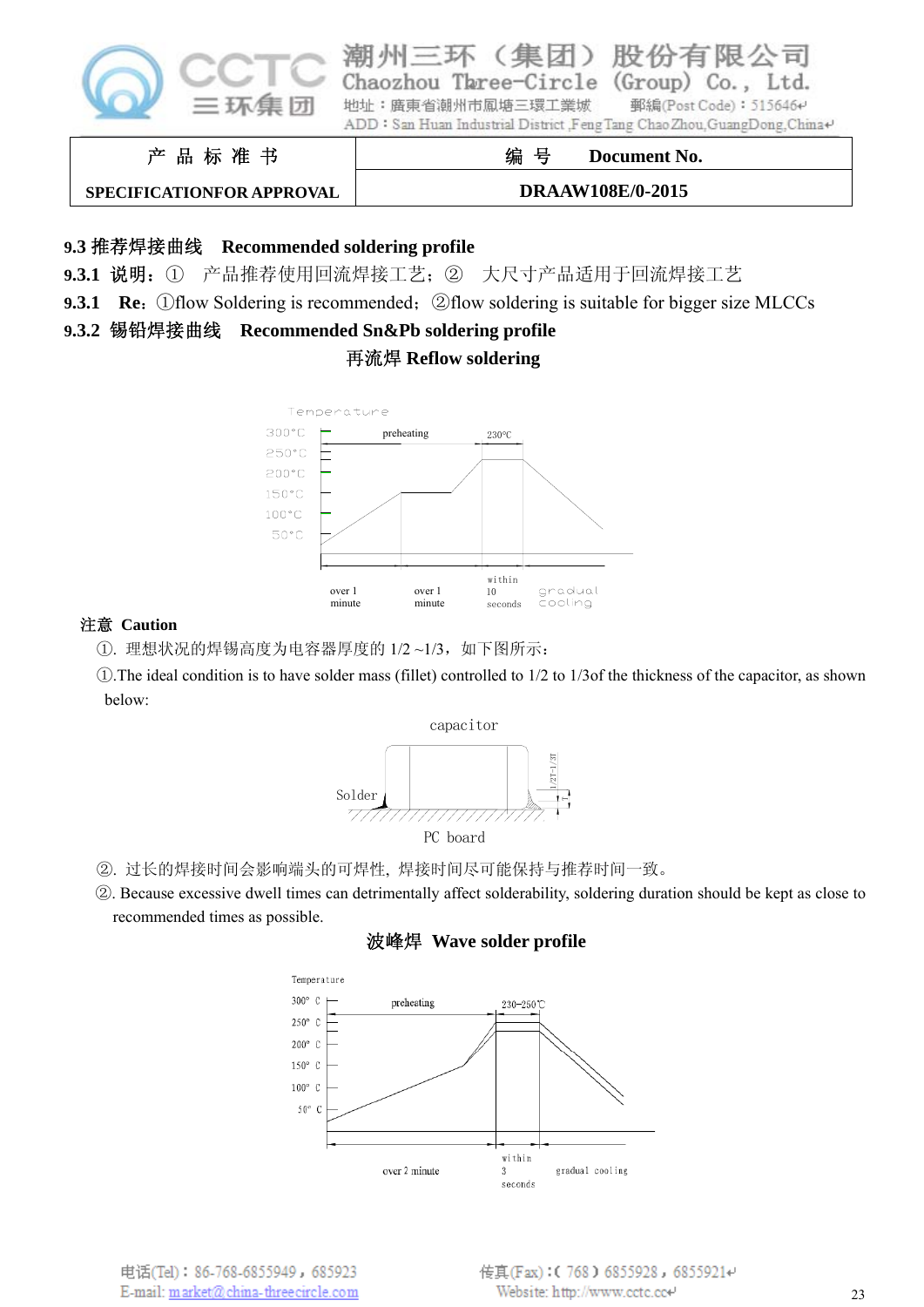

| Chaozhou Three-Circle (Group) Co., Ltd.                                |                        |
|------------------------------------------------------------------------|------------------------|
| 地址:廣東省潮州市鳳塘三環工業城                                                       | 郵編(Post Code): 515646e |
| ADD: San Huan Industrial District Feng Tang Chao Zhou GuangDong China+ |                        |

#### 产 品 标 准 书

编 号 **Document No.** 

#### **SPECIFICATIONFOR APPROVAL**

#### **DRAAW108E/0-2015**

#### 注意 **Caution**

①.确保电容器充分预热。

②.产品预热和焊接温度差不超过 100~130℃。

- ③.焊接后尽可能慢速冷却。
- ①.Make sure the capacitors are preheated sufficiently.
- ②.The temperature difference between the capacitor and melted solder should not be greater than 100 to 130℃.
- ③.Cooling after soldering should be gradual as possible.



#### 手工焊接 **Hand soldering**

#### 注意 **Caution**

- ①.用尖端最大直径 1.0mm 功率 20W 的焊接烙铁。
- ②.焊接烙铁不要直接接触产品。
- ①.Use a 20w soldering iron with a maximum tip diameter of 1.0mm.
- ②.The soldering iron should not directly touch the capacitor.

# **9.3.3** 无铅焊接曲线 **Recommended Pb-Free soldering profile**  回流焊接 **Reflow soldering**

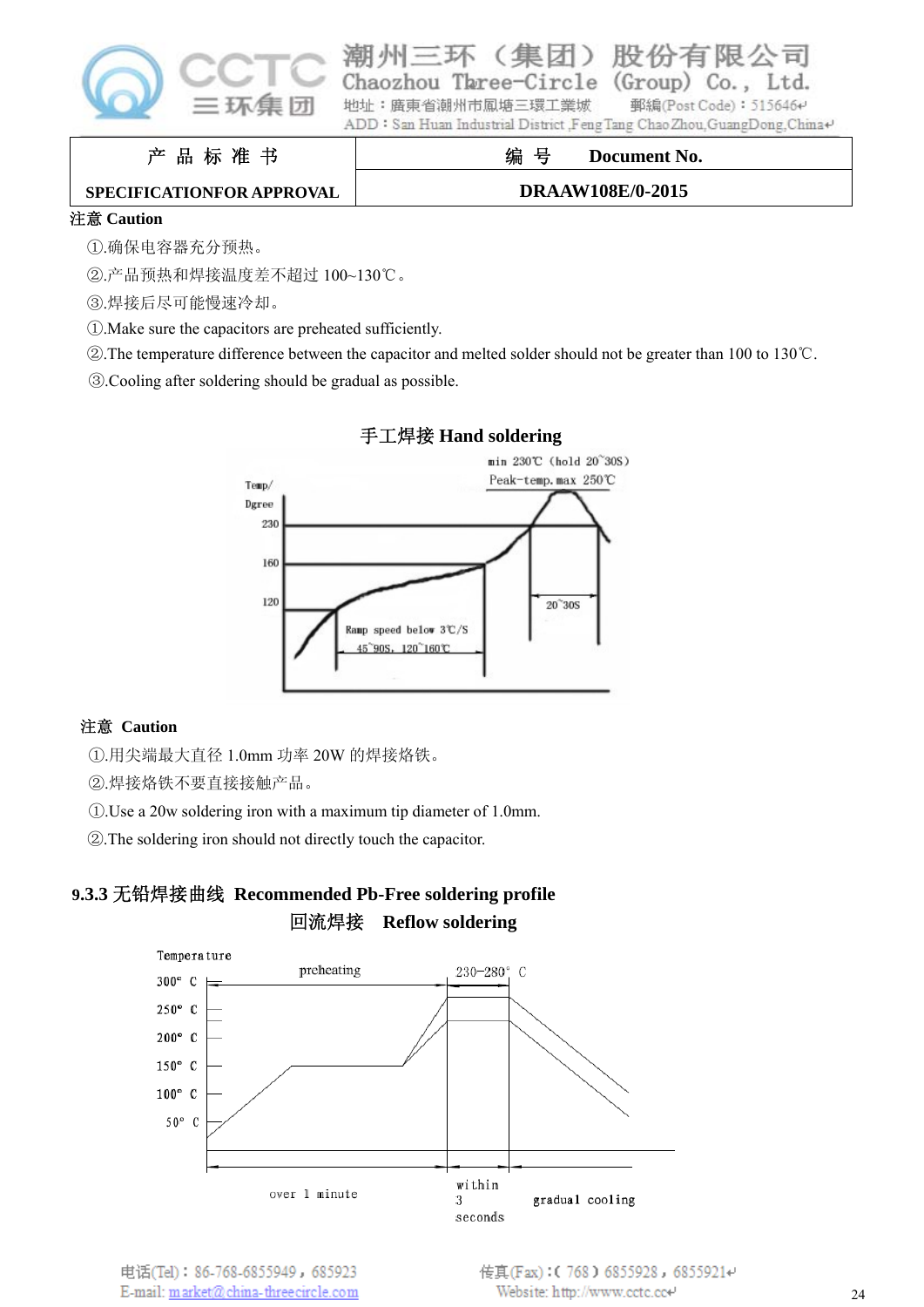

Three-Circle  $(Group)$ Co. 地址: 廣東省潮州市風塘三環工業城 **郵編(Post Code): 515646₽** ADD: San Huan Industrial District Feng Tang Chao Zhou, GuangDong, China+

产 品 标 准 书 **SPECIFICATIONFOR APPROVAL** 编 号 **Document No. DRAAW108E/0-2015**

波峰焊接 **Wave solder profile** 



## **9.4** 分拨电路板 **Handling**

Breakaway PC boards (splitting along perforations)

⑴.在电容器或其它贴装后,必须注意因电路板弯曲或变形带来的应力。

⑵.分拨电路板时必须使用专用的夹具,不可以用手拨断。

- ⑴.When splitting the PC board after mounting capacitors and other components, care is required so as not to give any stresses of deflection or twisting to the board.
- ⑵.Board separation should not be done manually, but by using the appropriate devices.

# **9.5** 保存 **Storage**

⑴.在下列环境中保存产品:温度 5~40℃;湿度 ≤70% RH

⑵.产品自生产之日保存期为一年,产品使用之前请勿拆开编带。

⑶.编带拆开后,产品应在三个月内使用。

⑷.高介电常数电容器的容值随时间会逐渐减小,所以在电路设计时应充分考虑这一现象。容值减小的电容器在 150℃热处理 1 小时后容值会恢复到初试值。

⑴. Keep the storage environment conditions as following:

Temperature: 5~40℃

Humidity: ≤70% RH

- ⑵. Don't open the tape until the parts are to be used, and store them within one year since the date printed on the reel.
- ⑶. Use the chips within 3 months after the tape is opened.
- ⑷. The capacitance value of high dielectric constant capacitors will gradually decrease with the passage of time, so this should be taken into consideration in the circuit design. If such a capacitance reduction occurs, a heat treatment of 150℃ for 1 hour will return the capacitance to its initial level.